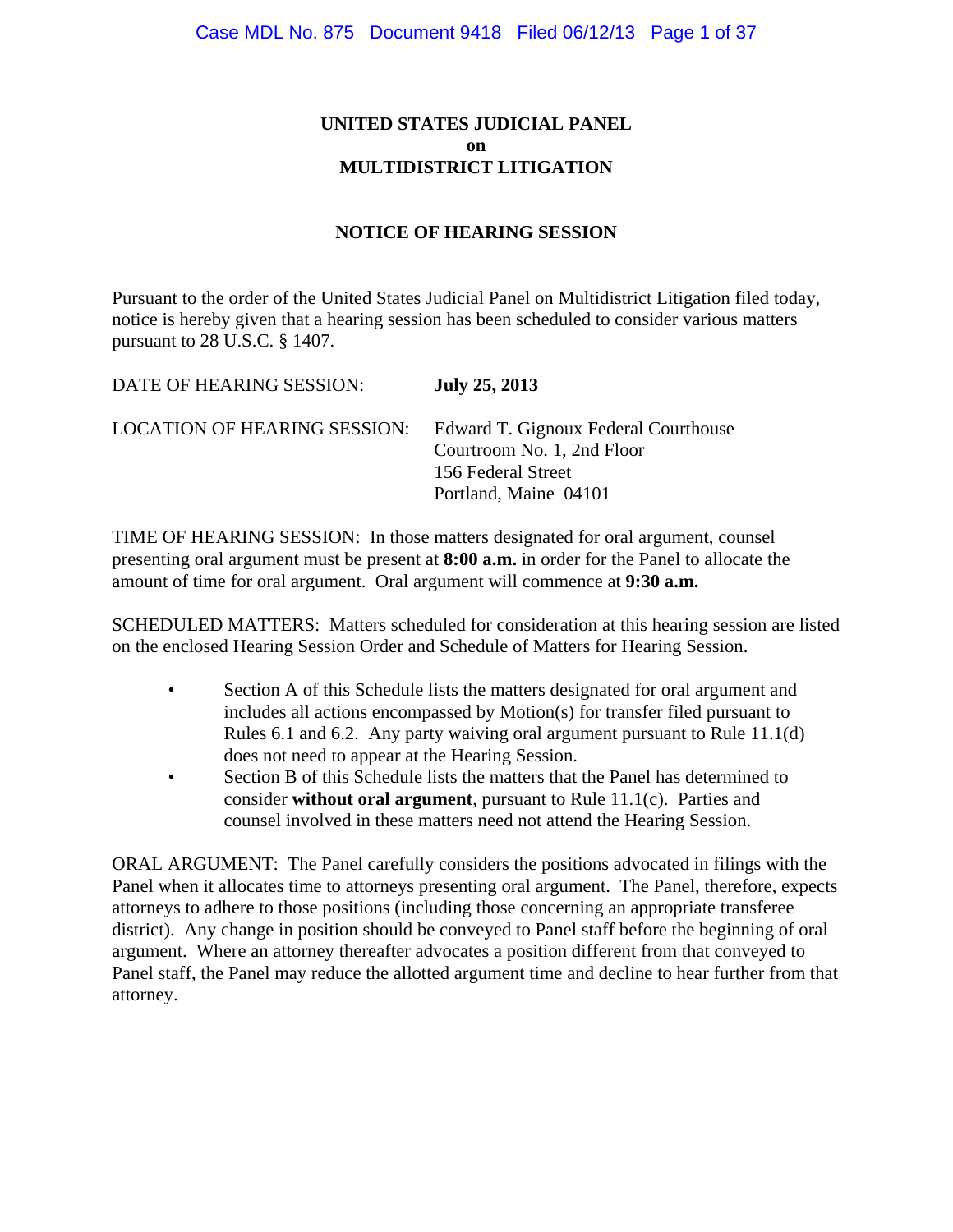- 2 -

For those matters listed on Section A of the Schedule, the "Notice of Presentation or Waiver of Oral Argument" must be filed in this office no later than **July 8, 2013.** The procedures governing Panel oral argument (Panel Rule 11.1) are attached. The Panel strictly adheres to these procedures.

FOR THE PANEL:

Jeffery N. Lüthi

Clerk of the Panel

cc: Clerk, U.S. District Court for the District of Maine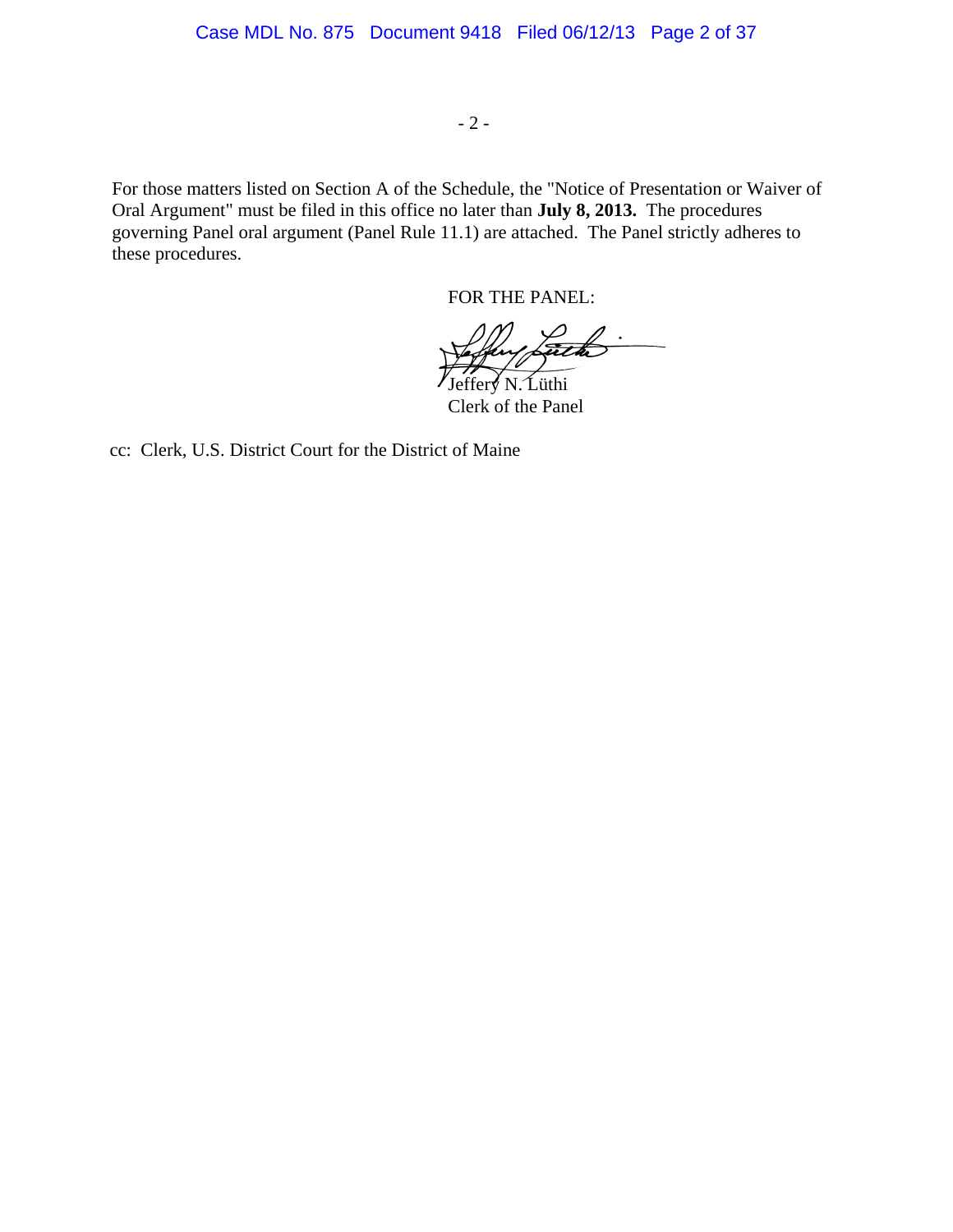# **UNITED STATES JUDICIAL PANEL on MULTIDISTRICT LITIGATION**

## **HEARING SESSION ORDER**

The Panel issues the following orders in connection with its next hearing session,

IT IS ORDERED that on July 25, 2013, the Panel will convene a hearing session in Portland, Maine, to consider the matters on the attached Schedule under 28 U.S.C. § 1407.

IT IS FURTHER ORDERED that the Panel may, on its own initiative, consider transfer of any or all of the actions in those matters to any district or districts.

IT IS FURTHER ORDERED that the Panel will hear oral argument on the matters listed on Section A of the attached Schedule, unless the parties waive oral argument or unless the Panel later decides to dispense with oral argument pursuant to Panel Rule 11.1(c).

IT IS FURTHER ORDERED that the Panel will consider without oral argument the matters listed on Section B of the attached Schedule pursuant to Panel Rule 11.1(c). The Panel reserves the prerogative, on any basis including submissions of parties pursuant to Panel Rule 11.1(c), to designate any of those matters for oral argument.

IT IS FURTHER ORDERED that the Clerk of the Judicial Panel on Multidistrict Litigation shall direct notice of this hearing session to counsel for all parties involved in the matters on the attached Schedule.

PANEL ON MULTIDISTRICT LITIGATION

 $\gamma$  is a set of  $\gamma$ 

John G. Heyburn II Chairman

Kathryn H. Vratil Paul J. Barbadoro Marjorie O. Rendell Charles R. Breyer Lewis A. Kaplan Sarah S. Vance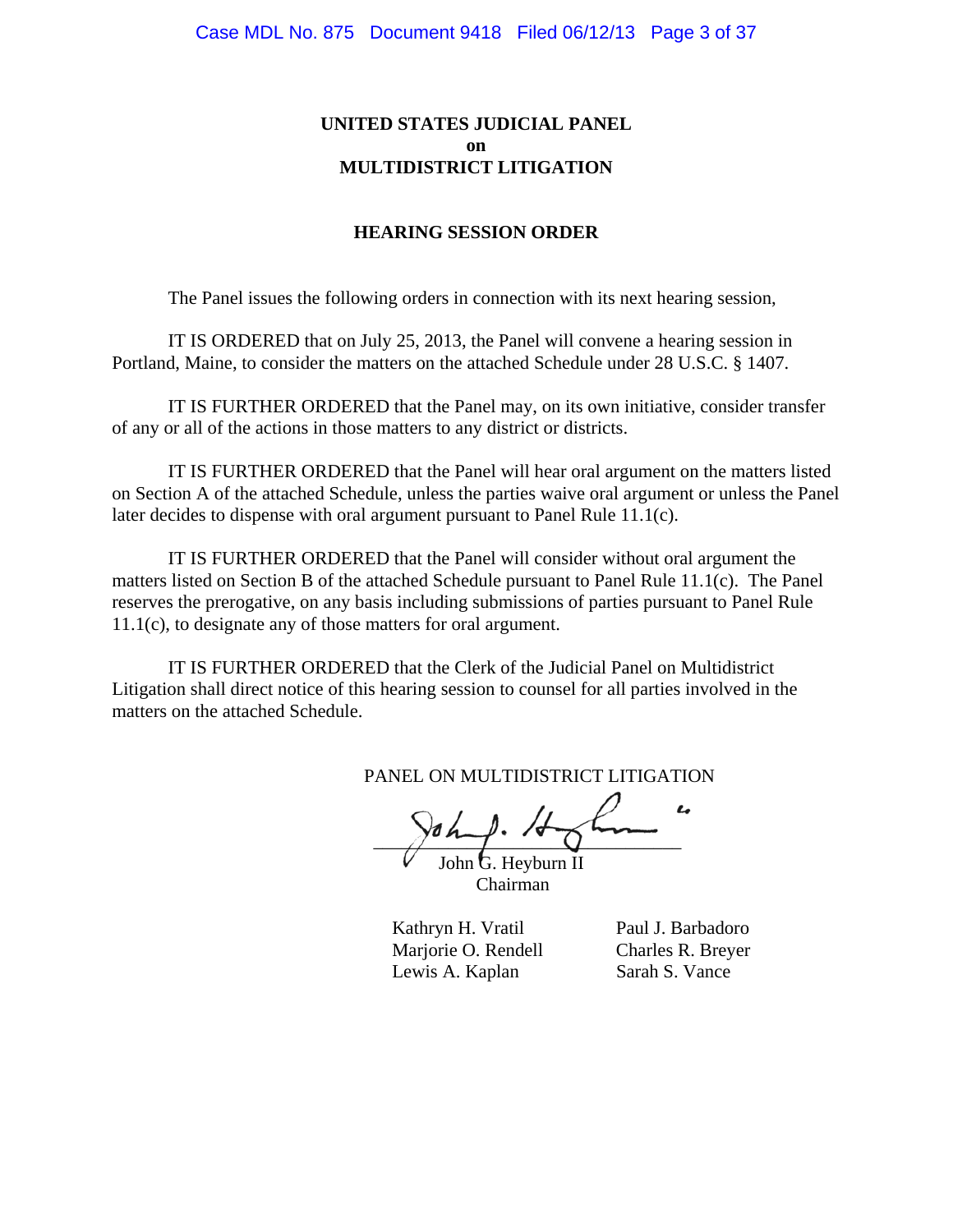SCHEDULE OF MATTERS FOR HEARING SESSION July 25, 2013 -- Portland, Maine

# **SECTION A MATTERS DESIGNATED FOR ORAL ARGUMENT1**

## MDL No. 2452 - **IN RE: INCRETIN MIMETICS PRODUCTS LIABILITY LITIGATION**

Motion of plaintiffs Moses Scott and Rosalie Duhon to transfer the following actions to the United States District Court for the Southern District of California:

District of Arizona

Jackie Ruiz v. Merck & Company, Inc., et al., C.A. No. 4:13-00228 Mary Jo Andrews v. Merck, Sharp & Dohme Corporation, et al., C.A. No. 4:13-00229

Southern District of California

Moses Scott v. Merck & Co., Inc., et al., C.A. No. 3:12-02549 Jan Wright v. Merck & Co., Inc., et al., C.A. No. 3:12-02553 Guy Riley v. Merck & Co., Inc., et al., C.A. No. 3:12-02556 Clara Smith v. Merck & Co., Inc., et al., C.A. No. 3:12-02557 Betty Garber v. Amylin Pharmaceuticals, Inc., et al., C.A. No. 3:12-02560 Heidie Skinner v. Merck & Co., Inc., et al., C.A. No. 3:12-02561 Fayette Thomas v. Amylin Pharmaceuticals, Inc., et al., C.A. No. 3:12-02562 Linda Raines v. Amylin Pharmaceuticals, Inc., et al., C.A. No.3:12-02566 Hamid Haqq v. Amylin Pharmaceuticals, Inc., et al., C.A. No. 3:12-02572 Christopher Borden v. Merck & Co., Inc., et al., C.A. No. 3:12-02782

 $<sup>1</sup>$  This schedule contains only those civil actions listed in the Schedule(s) of Actions</sup> submitted with the docketed motion(s) for transfer. See Panel Rules 6.1 and 6.2. In the event these dockets are centralized, other actions of which the Panel has been informed may be subject to transfer pursuant to Panel Rule 7.1.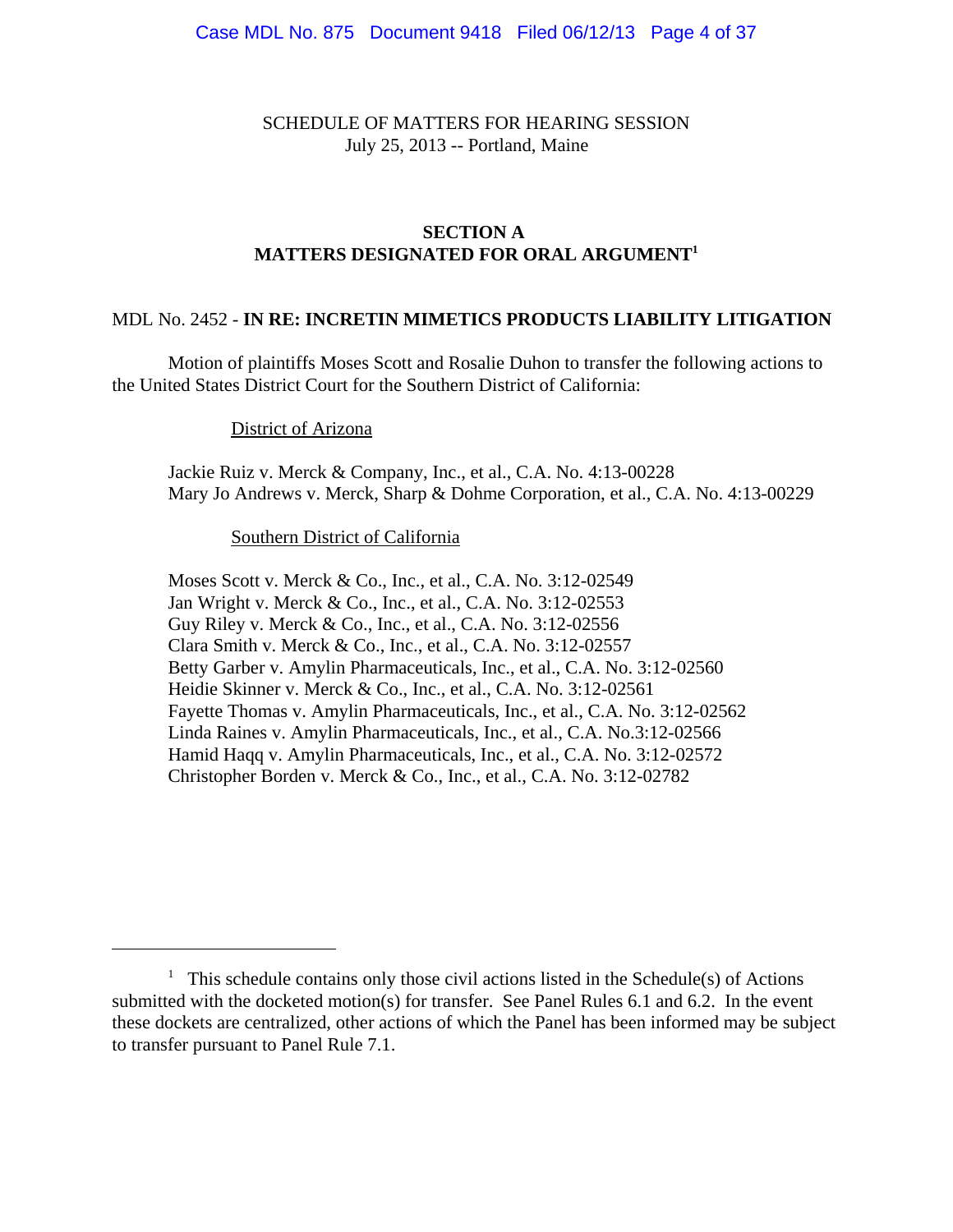Schedule of Matters for Hearing Session, Section A p. 2 Portland, Maine

MDL No. 2452 (Continued)

Southern District of California (Continued)

Cheryl Ostman v. Amylin Pharmaceuticals, Inc., et al., C.A. No. 3:12-02965 Ronald Cacossa v. Amylin Pharmaceuticals, Inc., et al., C.A. No. 3:12-03020 Ann Jay v. Amylin Pharmaceuticals, Inc., et al., C.A. No. 3:12-03021 James Gilbert, Jr. v. Amylin Pharmaceuticals, Inc., et al., C.A. No. 3:12-03026 Joyce Kovelman v. Merck & Co., Inc., et al., C.A. No. 3:12-03079 Marie Reed v. Merck & Co., Inc., et al., C.A. No. 3:13-00003 Robin Raesky v. Merck & Co., Inc., et al., C.A. No. 3:13-00076 Ralph Thibodeaux v. Amylin Pharmaceuticals, LLC, et al., C.A. No. 3:13-00126 Vickie Lankford v. Amylin Pharmaceuticals, LLC, et al., C.A. No. 3:13-00381 Barbara Lenyard v. Amylin Pharmaceuticals, LLC, et al., C.A. No. 3:13-00515 Lucian Baker v. Merck Sharp & Dohme Corp., et al., C.A. No. 3:13-00516 Dorothy Panko v. Amylin Pharmaceuticals, LLC, et al., C.A. No. 3:13-00632 Rosalie Duhon v. Merck Sharp & Dohme Corp., et al., C.A. No. 3:13-00662 Jeannie M. Donelan v. Amylin Pharmaceuticals, LLC, et al., C.A. No. 3:13-00664 Wayne Cser v. Amylin Pharmaceuticals, LLC, et al., C.A. No. 3:13-00665 Jerome Goldwire, et al. v. Merck & Co., Inc., et al., C.A. No. 3:13-00691 Reita Noe v. Merck & Co., Inc., et al., C.A. No. 3:13-00692 Benny Verania v. Amylin Pharmaceuticals, LLC, et al., C.A. No. 3:13-00693 Alan Burstein, et al. v. Merck & Co., Inc., et al., C.A. No. 3:13-00695 Marty Ward v. Merck & Co., Inc., et al., C.A. No. 3:13-00703 Angelo Consilvio v. Merck & Co., Inc., et al.,C.A. No. 3:13-00732 Edward Naufel, et al. v. Amylin Pharmaceuticals, LLC, et al., C.A. No. 3:13-00733 George Haray, et al. v. Amylin Pharmaceuticals, LLC, et al., C.A. No. 3:13-00734 Marlene Crowell v. Merck & Co., Inc., et al., C.A. No. 3:13-00745 John McGerald v. Amylin Pharmaceuticals, LLC, et al., C.A. No. 3:13-00747 Molly McLin v. Amylin Pharmaceuticals, LLC, et al., C.A. No. 3:13-00748 James Skazis v. Merck Sharp & Dohme Corp., et al., C.A. No. 3:13-00750 Beverly Mitchell v. Amylin Pharmaceuticals, LLC, et al.,C.A. No. 3:13-00754 Robert Loftus, et al. v. Amylin Pharmaceuticals, LLC, et al., C.A. No. 3:13-00812 Darrell Stevenson v. Merck Sharp & Dohme, Corp., et al., C.A. No. 3:13-00817 Regina Sponaugle v. Novo Nordisk Inc., et al., C.A. No. 3:13-00818 Angela McMurren v. Merck Sharp & Dohme, Corp., et al., C.A. No. 3:13-00821 Francisca Anderson v. Merck Sharp & Dohme, Corp. et al., C.A. No. 3:13-00823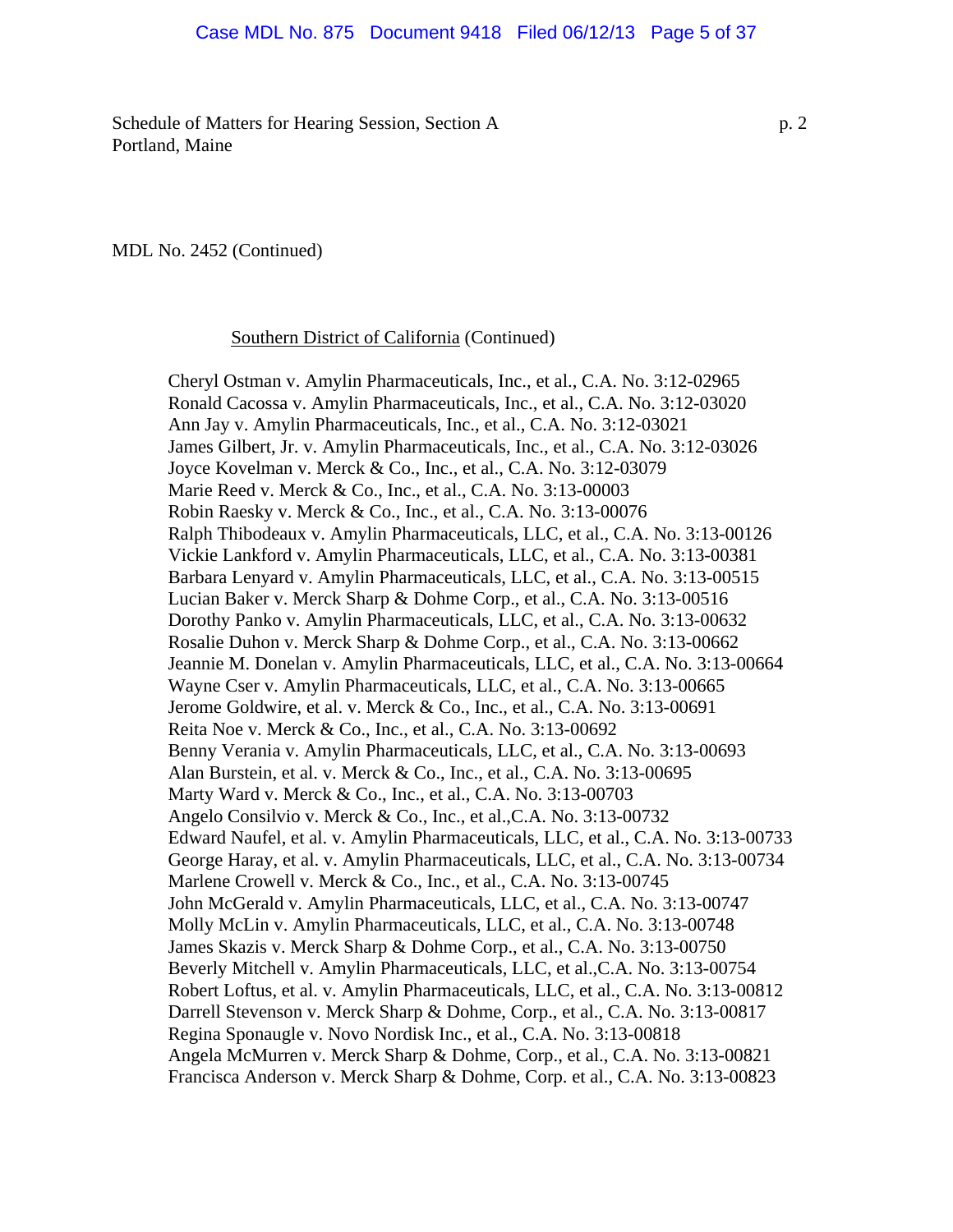## Case MDL No. 875 Document 9418 Filed 06/12/13 Page 6 of 37

Schedule of Matters for Hearing Session, Section A p. 3 Portland, Maine

MDL No. 2452 (Continued)

## Southern District of California (Continued)

Juanita A. Benton v. Merck Sharp & Dohme, Corp., et al., C.A. No. 3:13-00824 Jeanette Herbel v. Merck Sharp & Dohme, Corp., et al., C.A. No. 3:13-00833

District of Colorado

Theresa Graham v. Merck & Co., Inc., et al.,C.A. No. 1:13-00878

District of Kansas

Vernie Young v. Amylin Pharmaceuticals, LLC, et al., C.A. No. 2:13-02152

Eastern District of Missouri

Dawn Mooney v. Merck Sharp & Dohme, Corp., et al., C.A. No. 4:13-00598

Western District of Oklahoma

Roy Wickware, et al. v. Merck Sharp & Dohme, Corp., et al., C.A. No. 5:13-00330 Mario Ross v. Merck Sharp & Dohme, Corp., et al., C.A. No. 5:13-00332

Middle District of Pennsylvania

Nancy Sylvainus, et al. v. Merck Sharp & Dohme Corp., et al., C.A. No. 3:13-00866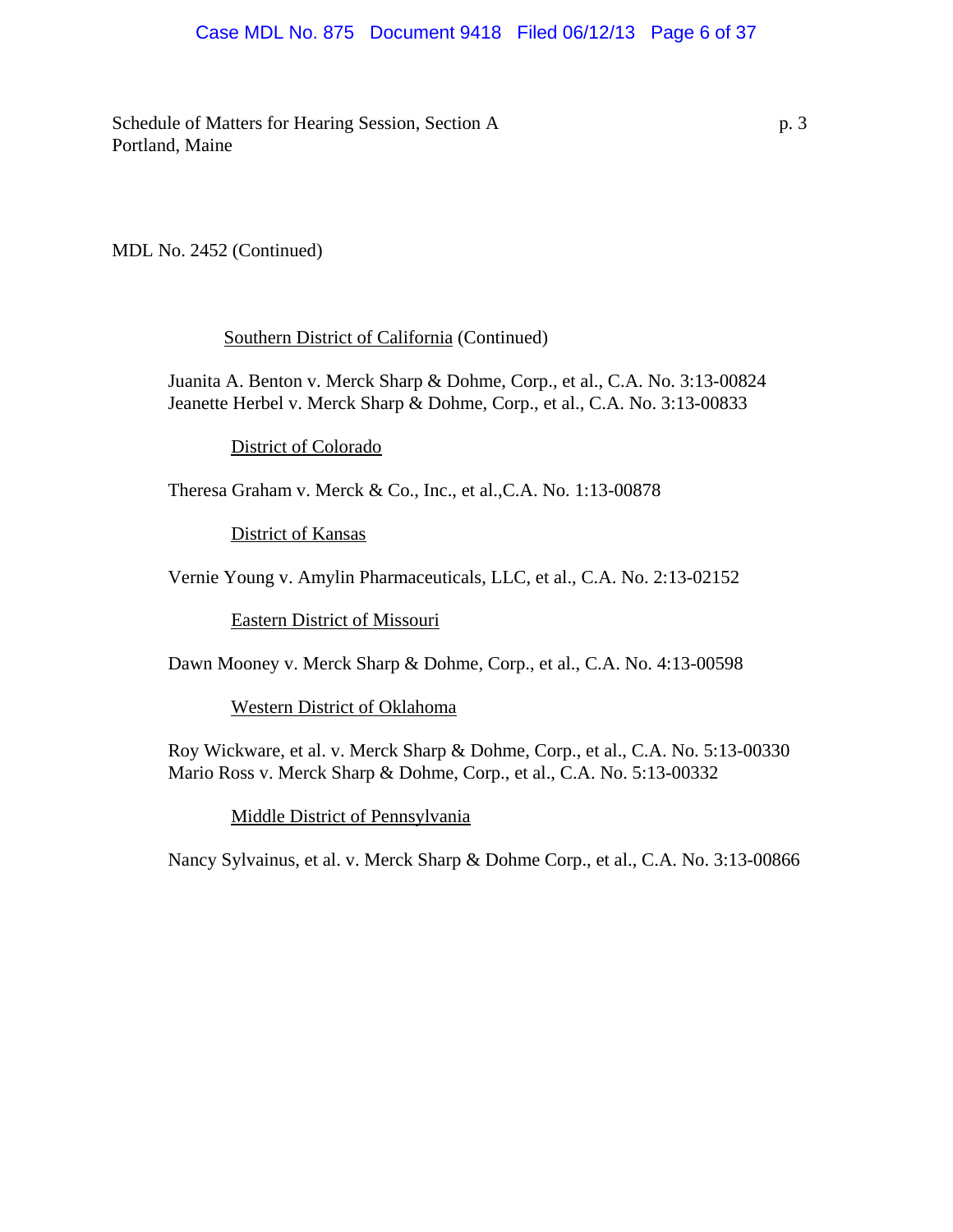Schedule of Matters for Hearing Session, Section A p. 4 Portland, Maine

# MDL No. 2453 - **IN RE: ADDERALL XR (AMPHETAMINE/DEXTROAMPHETAMINE) MARKETING, SALES PRACTICES AND ANTITRUST LITIGATION**

Motion of plaintiff Allyson Netwall to transfer the following actions to the United States District Court for the Eastern District of Pennsylvania:

Central District of California

Erin Shaffer v. Shire LLC, et al., C.A. No. 2:13-02363

Southern District of Florida

Monica Barba, et al. v. Shire US, Inc., et al., C.A. No. 1:13-21158

Eastern District of Pennsylvania

Allyson Netwall v. Shire U.S., Inc., et al., C.A. No. 2:13-01669

## MDL No. 2454 - **IN RE: FRANCK'S LAB, INC., PRODUCTS LIABILITY LITIGATION**

Motion of defendants Franck's Lab, Inc., and Franck's Pharmacy, Inc., to transfer certain of the following actions to the United States District Court for the Eastern District of Louisiana, and motion of plaintiffs Sergio Hambav, et al.; Ester Gonzalez, et al.; Ema Arakelian; Natividad Lopez; and Randy Brown to transfer certain of the following actions to the United States District of Court for the Central District of California:

Central District of California

Cheryl Avakian v. Franck's Lab, Inc., et al., C.A. No. 2:13-01068 Roy Romero, et al. v. Franck's Lab, Inc., et al., C.A. No. 2:13-01335 Joseph Cotugno, et al. v. Franck's Compounding Lab, et al., C.A. No. 2:13-01360 Migdalia Aguilar, et al. v. Franck's Lab, Inc., et al., C.A. No. 2:13-01371 Levon Jingozian v. Franck's Lab, Inc., et al., C.A. No. 2:13-01468 Sergio Hambav, et al. v. Franck's Lab, Inc., et al., C.A. No. 2:13-02058 Ester Gonzalez, et al. v. Franck's Lab, Inc., et al., C.A. No. 2:13-02358 Ema Arakelian v. Franck's Pharmacy, et al., C.A. No. 2:13-02437 Natividad Lopez v. Franck's Lab, Inc., et al., C.A. No. 2:13-02445 Jim Hermanson, et al. v. Franck's Lab, Inc., et al., C.A. No. 5:13-00432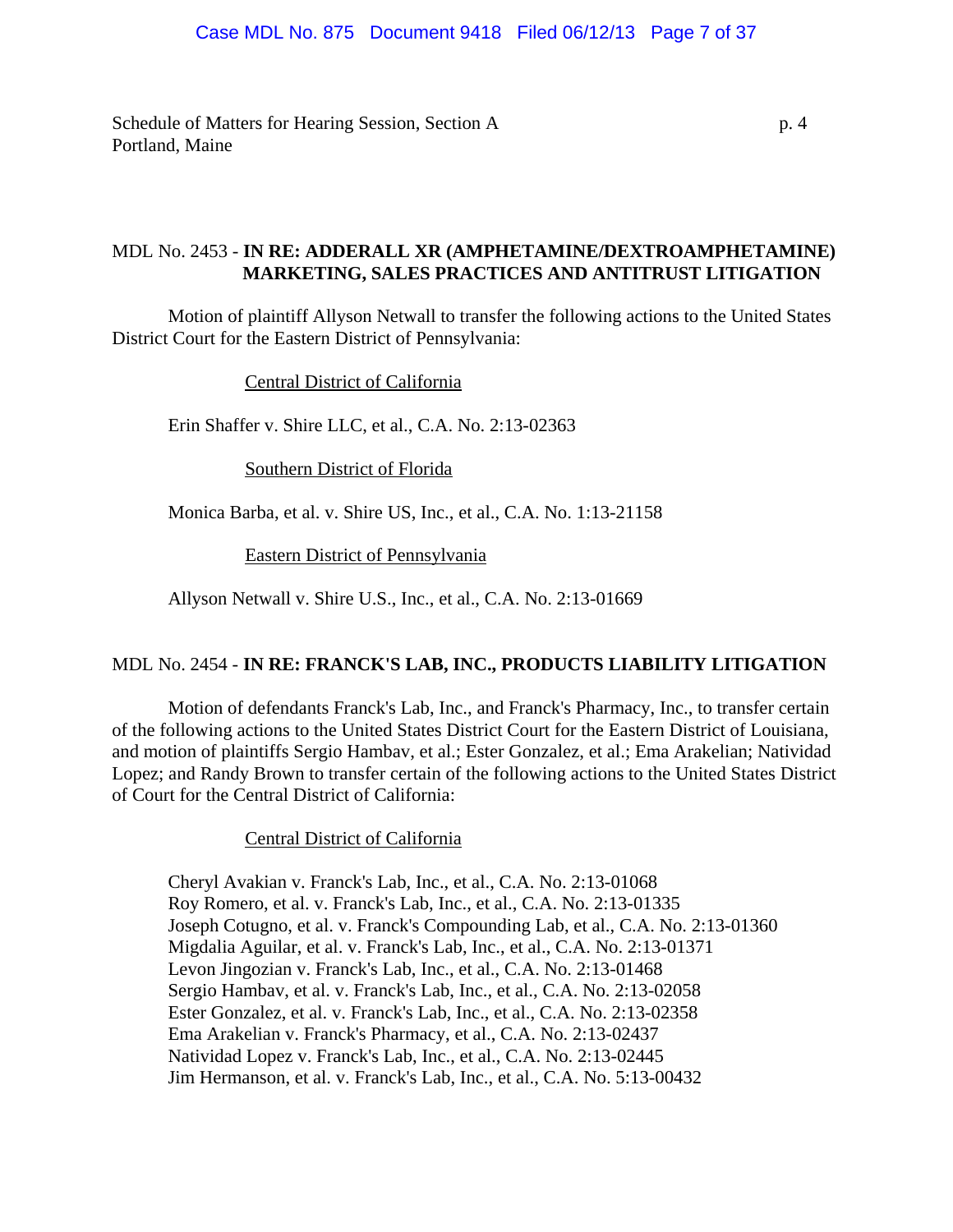## Case MDL No. 875 Document 9418 Filed 06/12/13 Page 8 of 37

Schedule of Matters for Hearing Session, Section A p. 5 Portland, Maine

MDL No. 2454 (Continued)

## District of Colorado

Randy Brown v. Franck's Lab, Inc., et al., C.A. No. 1:13-00846

## Middle District of Florida

Evanston Insurance Company v. Franck's Lab, Inc. et al., C.A. No. 5:12-00603

#### Northern District of Indiana

Josephine Bienick v. Franck's Lab, Inc., C.A. No.1:12-00197 Eldon Wayne McKinley, et al. v. Franck's Lab, Inc., et al., C.A. No. 1:13-00060 Bernice Tharp v. Franck's Lab, Inc., et al., C.A. No. 1:13-00061

Eastern District of Louisiana

Ruth Smith v. Franck's Lab, Inc., et al., C.A. No.2:12-02398 Michele Laventhal v. Franck's Lab, Inc., et al., C.A. No. 2:12-02608 James Johnson, Jr. v. Franck's Lab, Inc., et al., C.A. No. 2:12-02738 Susan Kappelman, et al. v. Wells Pharmacy Network, L.L.C., et al., C.A. No. 2:12-02838

District of Nevada

Howard McMaster v. Franck's Lab, Inc., et al., C.A. No. 3:13-00100 Brenda Hess v. Franck's Lab, Inc., et al., C.A. No. 3:13-00121

## MDL No. 2455 - **IN RE: STERICYCLE, INC., STERI-SAFE CONTRACT LITIGATION**

Motion of defendant Stericycle, Inc., to transfer the following actions to the United States District Court for the Northern District of Illinois:

Southern District of California

Sassan Alavi, M.D. v. Stericycle, Inc., et al., C.A. No. 3:13-00880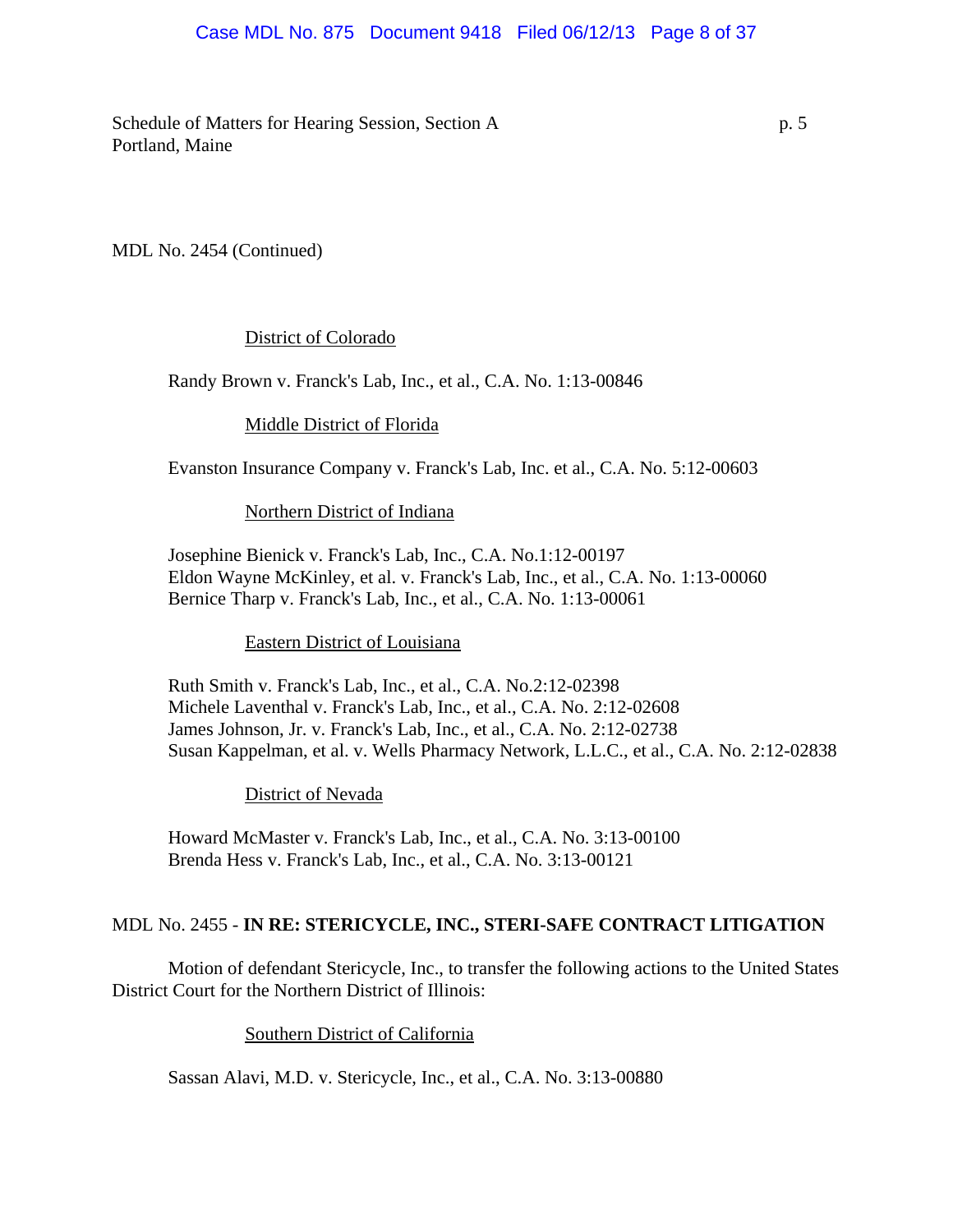## Case MDL No. 875 Document 9418 Filed 06/12/13 Page 9 of 37

Schedule of Matters for Hearing Session, Section A p. 6 Portland, Maine

MDL No. 2455 (Continued)

## Northern District of Illinois

Lyndon Veterinary Clinic, PLLC v. Stericycle, Inc., C.A. No. 1:13-02499 Harry C. Midgley, III v. Stericycle, Inc., C.A. No. 1:13-03448

Western District of Pennsylvania

Cochranton Veterinary Hospital v. Stericycle, Inc., C.A. No. 1:13-00071

# MDL No. 2456 - **IN RE: KASHI COMPANY MARKETING AND SALES PRACTICES LITIGATION**

Motion of plaintiff Nadine Saubers to transfer the following actions to the United States District Court for the Southern District of California:

Southern District of California

Nadine Saubers v. Kashi Company, C.A. No. 3:13-00899 Denelda Norwood v. Kashi Company, C.A. No. 3:13-00956 Jeanne Burns v. Kashi Company, C.A. No. 3:13-00959

## District of New Jersey

Wendy Perel, et al. v. Kashi Company, C.A. No. 2:13-02369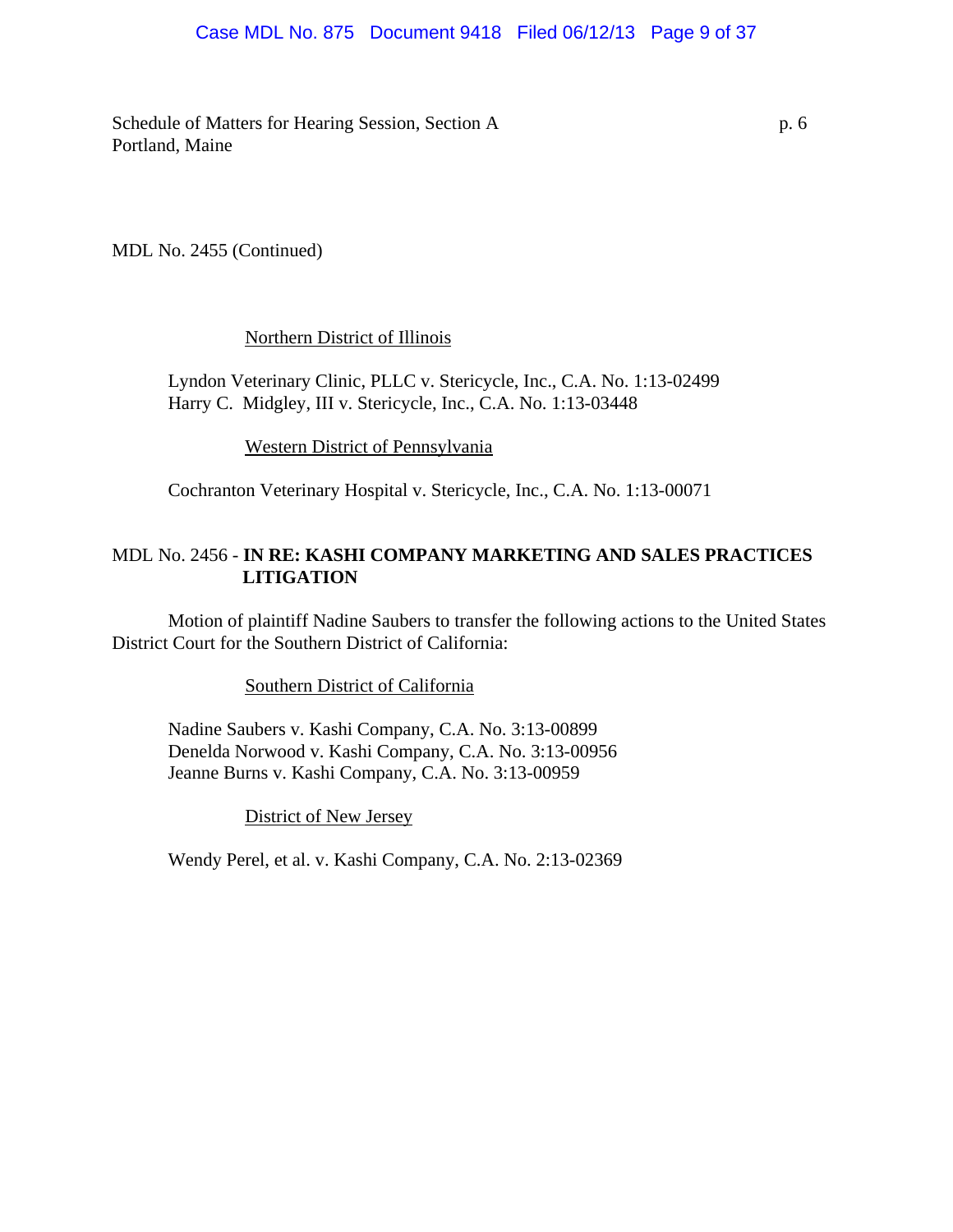#### Case MDL No. 875 Document 9418 Filed 06/12/13 Page 10 of 37

Schedule of Matters for Hearing Session, Section A p. 7 Portland, Maine

# MDL No. 2457 - **IN RE: OIL SPILL BY THE OIL RIG "DEEPWATER HORIZON" IN THE GULF OF MEXICO, ON APRIL 20, 2010 (NO. II)**

Motion of plaintiffs Joe Winkeler and Charles Robin, Sr., et al., to transfer the following actions to the United States District Court for the Southern District of Mississippi:

Southern District of Alabama

Heritage First Bancshares, Inc., et al. v. BP Exploration & Production, Inc., et al., C.A. No. 1:13-00203 Beaufort Engineering Services, Inc., et al. v. BP Exploration & Production, Inc., et al., C.A. No. 1:13-00204

Northern District of Florida

Ozean, LLC v. BP PLC, et al., C.A. No. 3:13-00247 Ozean Marine LLC v. BP PLC, et al., C.A. No. 3:13-00248 Joe Winkeler v. BP PLC, et al., C.A. No. 3:13-00249

Eastern District of Louisiana

Jensen Beach Marketing, Inc., et al. v. BP Exploration & Production, Inc., et al., C.A. No. 2:13-01439 Charles Robin, Sr., et al. v. BP Exploration & Production, Inc., et al., C.A. No. 2:13-01648 Pineville Gardens, LLC, et al. v. BP Exploration & Production, Inc., et al., C.A. No. 2:13-01665 Micky Loomis, et al. v. BP Exploration & Production, Inc., et al., C.A. No. 2:13-01687 The Stationer, Ltd., et al. v. BP Exploration & Production, Inc., et al., C.A. No. 2:13-01727 St. Tammany Parish Library v. BP Exploration & Production, Inc., et al., C.A. No. 2:13-01729 Fire Protection Services, Inc. v. BP PLC, et al., C.A. No. 2:13-01758

#### Middle District of Louisiana

City of Baton Rouge v. BP America Production Company, et al., C.A. No. 3:13-00252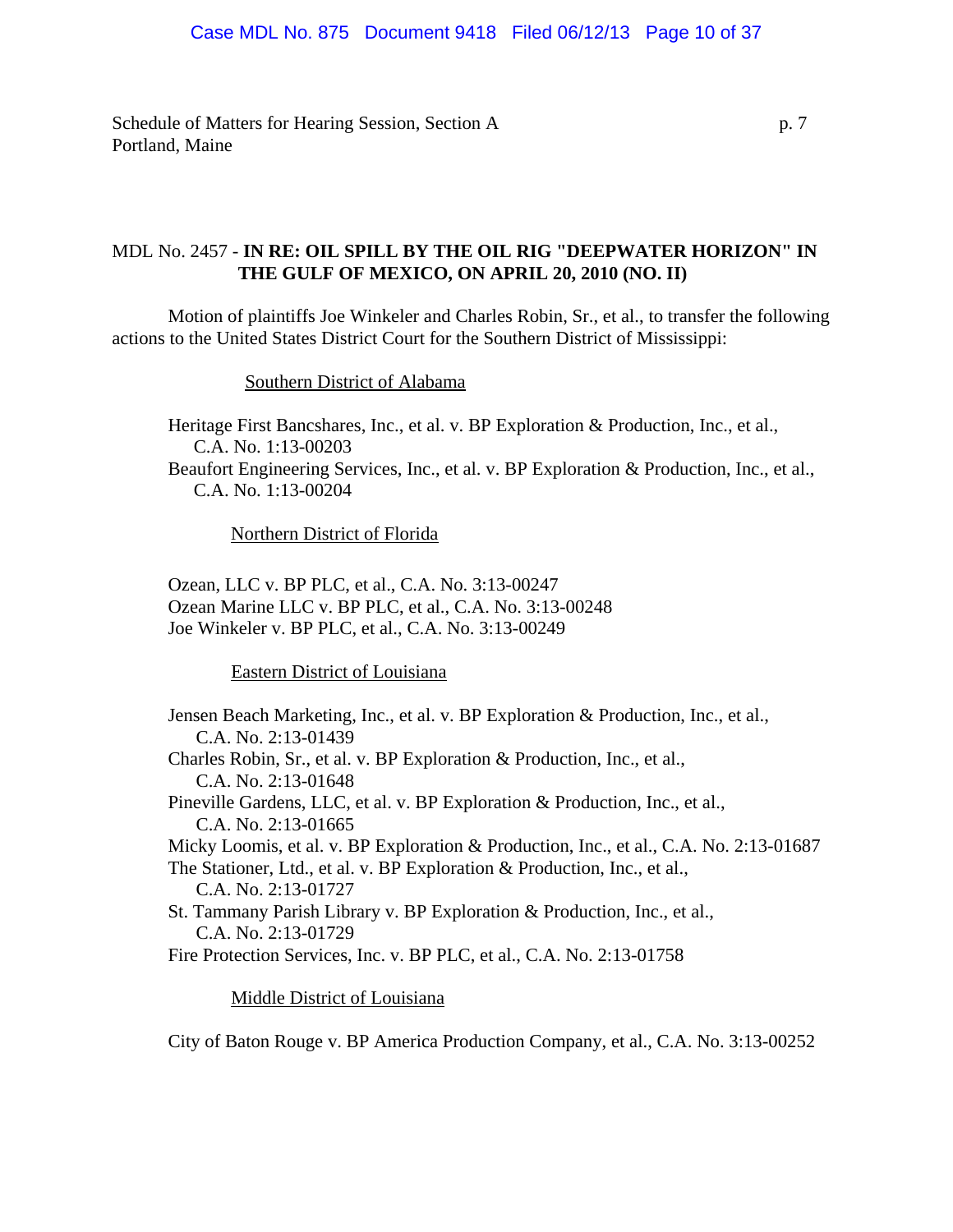## Case MDL No. 875 Document 9418 Filed 06/12/13 Page 11 of 37

Schedule of Matters for Hearing Session, Section A p. 8 Portland, Maine

MDL No. 2457 (Continued)

#### Southern District of Mississippi

Bonnie Johnson v. BP Exploration & Production, Inc., et al., C.A. No. 1:13-00137 John Michaels v. BP Exploration & Production, Inc., et al., C.A. No. 1:13-00139 Cherish Passeno v. BP Exploration & Production, Inc., et al., C.A. No. 1:13-00141 Charles Sclafini, Jr. v. BP Exploration & Production, Inc., et al., C.A. No. 1:13-00142 John Sepe v. BP Exploration & Production, Inc., et al., C.A. No. 1:13-00143

## MDL No. 2458 - **IN RE: EFFEXOR (VENLAFAXINE HYDROCHLORIDE) PRODUCTS LIABILITY LITIGATION**

Motion of plaintiffs Glenn Boyer, et al., to transfer the following actions to the United States District Court for the Eastern District of Pennsylvania:

Central District of California

Danyah Taha, et al. v. Pfizer Inc et al., C.A. No. 2:13-02577 I.L. v. Pfizer Inc., et al., C.A. No. 2:13-02578 D.R., et al. v. Pfizer Inc., et al., C.A. No. 8:13-00591

Eastern District of California

A.S. v. Pfizer, Inc., et al., C.A. No. 1:13-00524 Amanda Hatherley v. Pfizer, Inc., et al., C.A. No. 2:13-00719

Southern District of California

A.H., et al. v. Pfizer, Inc., et al., C.A. No. 3:13-00879

Northern District of Illinois

Tonya Sitkowski, et al. v. Wyeth Pharmaceuticals, Inc., et al., C.A. No. 1:12-08326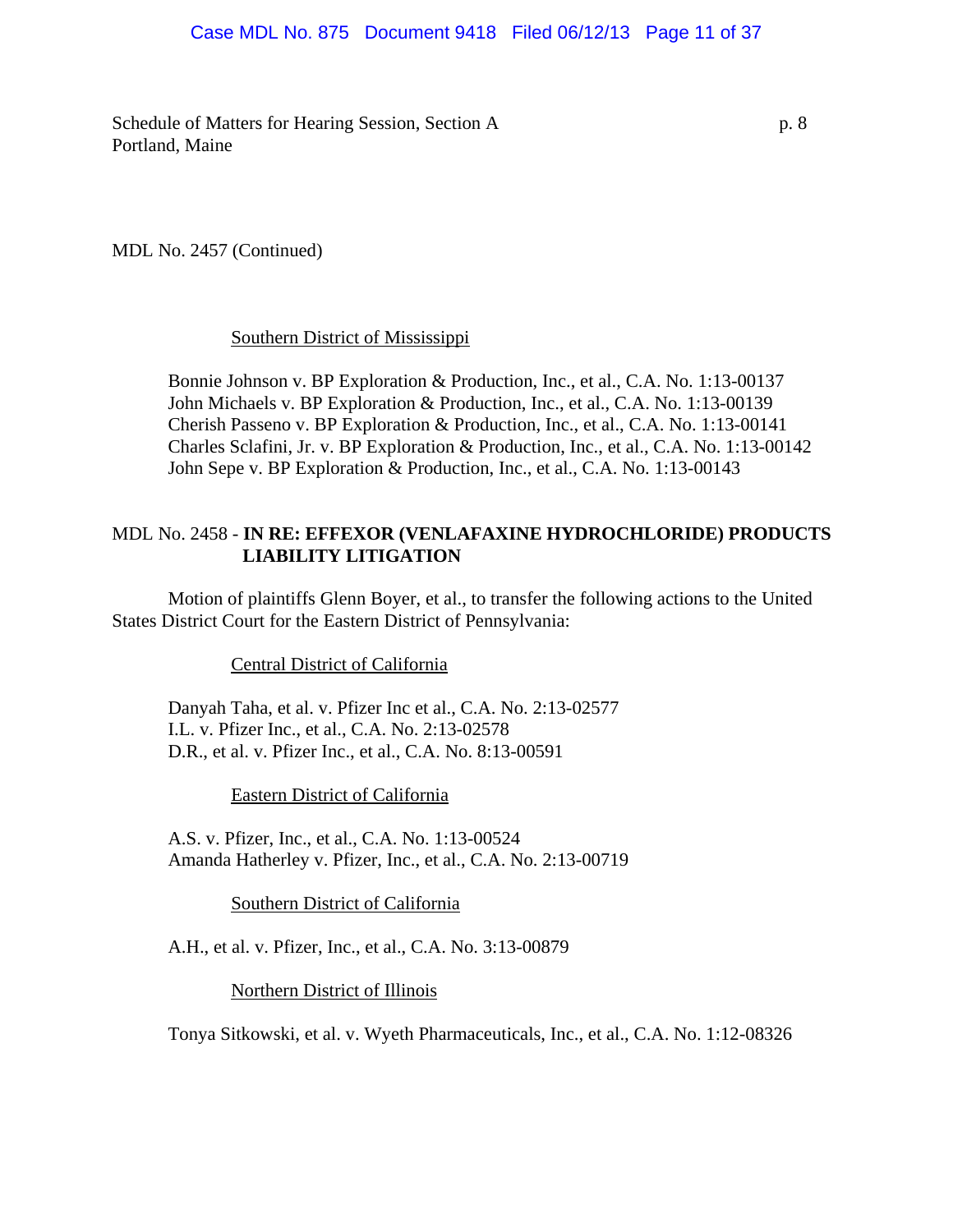#### Case MDL No. 875 Document 9418 Filed 06/12/13 Page 12 of 37

Schedule of Matters for Hearing Session, Section A p. 9 Portland, Maine

MDL No. 2458 (Continued)

#### Northern District of Mississippi

Billie Sue Miles v. Wyeth, Inc., et al., C.A. No. 3:12-00041

Northen District of Ohio

Melissa Beatty v. Wyeth Pharmaceuticals, Inc., et al., C.A. No. 1:13-00677

Eastern District of Pennsylvania

Glenn Boyer, et al. v. Wyeth Pharmaceuticals, Inc., et al., C.A. No. 2:12-00739 Quintin Decker, et al. v. Wyeth Pharmaceuticals, Inc., et al., C.A. No. 2:12-02052 Lilypearl Victory Demastus, et al. v. Wyeth Pharmaceuticals, Inc., et al., C.A. No. 2:12-05057 Alivia Adamczyk, et al. v. Wyeth Pharmaceuticals, Inc., et al., C.A. No. 2:12-05058 Kevin Johnson, et al. v. Wyeth Pharmaceuticals, Inc., et al., C.A. No. 2:12-06366

## MDL No. 2459 - **IN RE: LIPITOR (ATORVASTATIN CALCIUM) MARKETING, SALES PRACTICES AND PRODUCTS LIABILITY LITIGATION**

Motion of plaintiffs Evalina Smalls, Waltraud Gina Kane, and Susan Marie Turner to transfer the following actions to the United States District Court for the District of South Carolina:

Southern District of Illinois

Kimberly Hines v. Pfizer Inc., C.A. No. 3:13-00404

District of South Carolina

Evalina Smalls v. Pfizer Inc., C.A. No. 2:13-00796 Waltraud Gina Kane v. Pfizer Inc., C.A. No. 2:13-01012 Susan Marie Turner v. Pfizer Inc., C.A. No. 2:13-01108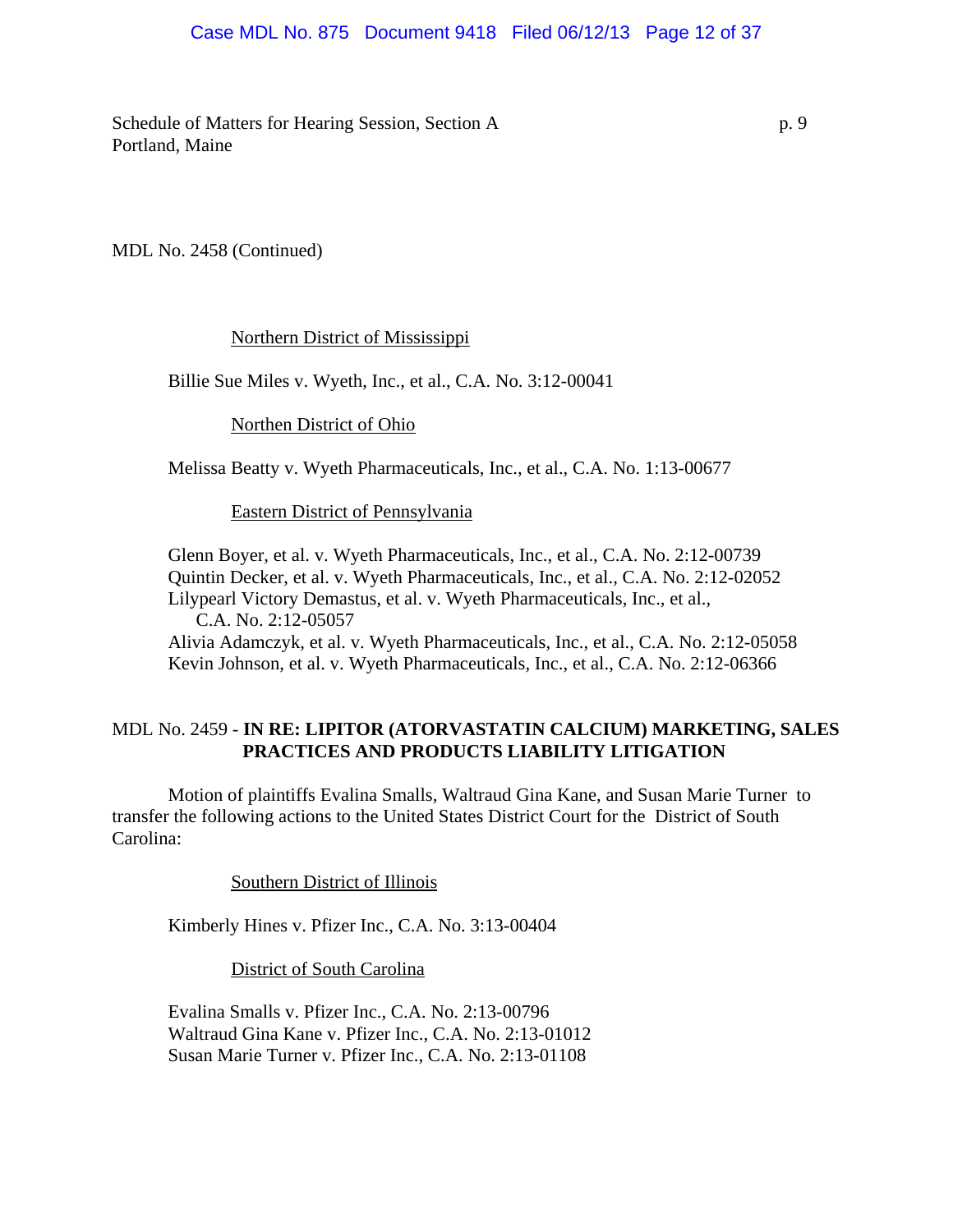## Case MDL No. 875 Document 9418 Filed 06/12/13 Page 13 of 37

Schedule of Matters for Hearing Session, Section A p. 10 Portland, Maine

MDL No. 2459 (Continued)

#### Eastern District of Virginia

Patricia Colbert v. Pfizer Inc., C.A. No. 2:13-00178

## MDL No. 2460 - **IN RE: NIASPAN ANTITRUST LITIGATION**

Motion, as amended, of defendants Abbott Laboratories; AbbVie Inc.; AbbVie Respiratory LLC; and Kos Pharmaceuticals, Inc., to transfer the following actions to the United States District Court for the Southern District of New York:

Eastern District of Pennsylvania

United Food & Commercial Workers Union and Midwest Health Benefits Fund v. AbbVie, Inc., et al., C.A. No. 2:13-01747 Professional Drug Company, Inc. v. Abbott Laboratories, et al., C.A. No. 2:13-01792 Rochester Drug Co-Operative, Inc. v. Abbott Laboratories, et al., C.A. No. 2:13-01820 United Food and Commercial Workers Local 1776 & Participating Employers Health and Welfare Fund v. Abbott Laboratories, et al., C.A. No. 2:13-01977 Painters District Council No. 30 Health & Welfare Fund v. AbbVie Inc., et al., C.A. No. 2:13-02343 New York Hotel Trades Council & Hotel Assoc. of New York City, Inc. Health Benefits Fund v. AbbVie Inc., et al., C.A. No. 2:13-02523 Electrical Workers 242 and 294 Health & Welfare Fund v. AbbVie, Inc., et al., C.A. No. 2:13-02861

District of Rhode Island

City of Providence, Rhode Island v. AbbVie Inc., et al., C.A. No. 1:13-00292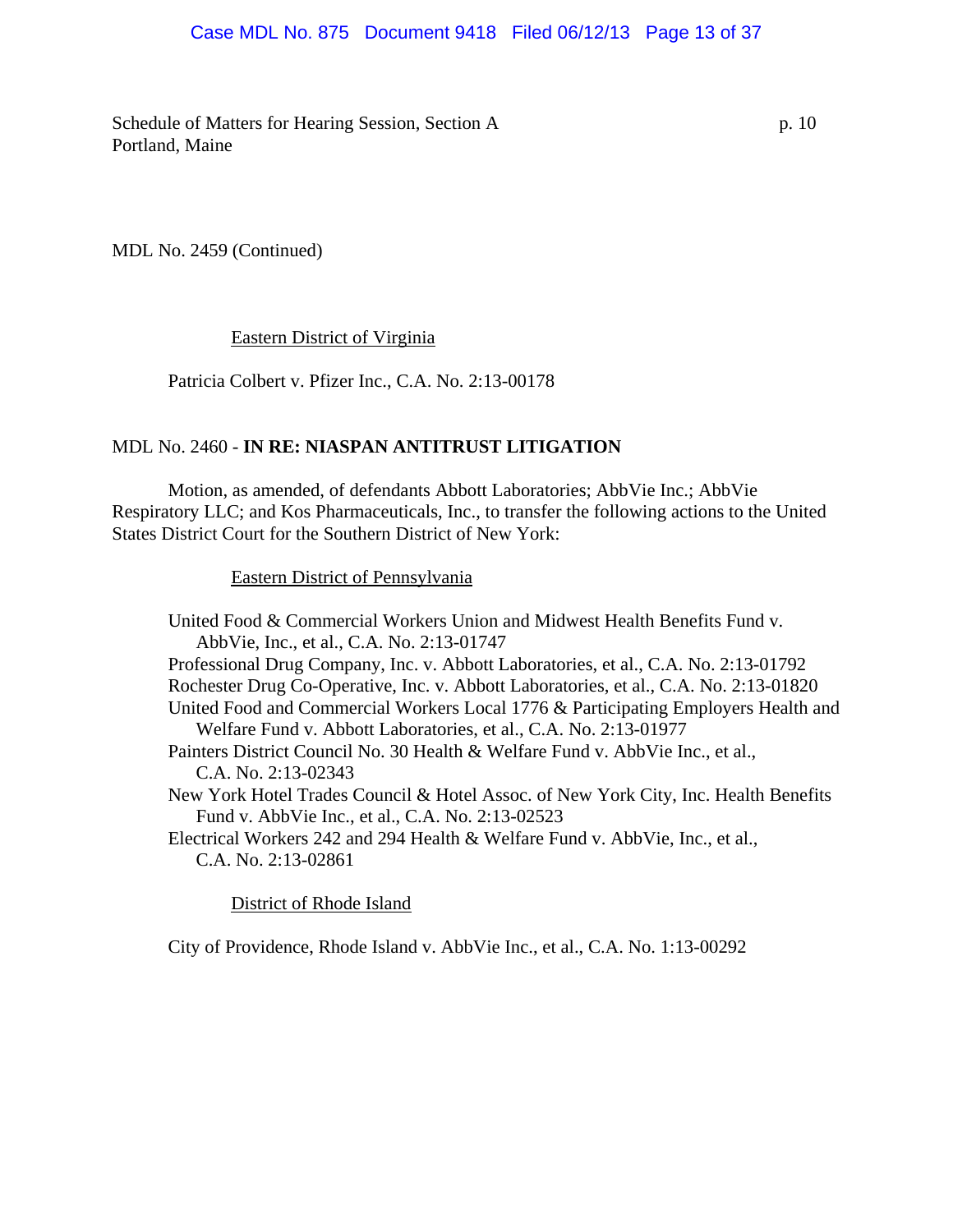Schedule of Matters for Hearing Session, Section A p. 11 Portland, Maine

## MDL No. 2461 - **IN RE: MYKEY TECHNOLOGY INC. PATENT LITIGATION**

Motion of plaintiff MyKey Technology Inc. to transfer the following actions to the United States District Court for the Central District of California:

## Central District of California

MyKey Technology, Inc. v. Intelligent Computer Solutions, Inc., C.A. No. 2:12-10927 MyKey Technology, Inc. v. CPR Tools Inc., et al., C.A. No. 2:13-02302 MyKey Technology, Inc. v. CRU Acquisitions Group LLC, et al., C.A. No. 2:13-02476

Western District of Washington

MyKey Technology, Inc. v. CRU Acquisitions Group LLC, C.A. No. 3:13-05266

Eastern District of Wisconsin

MyKey Technology, Inc. v. Botchek, C.A. No. 2:13-00302 MyKey Technology, Inc. v. TEFKAT LLC, C.A. No. 2:13-00413

# MDL No. 2462 - **IN RE: BRANDYWINE COMMUNICATIONS TECHNOLOGIES, LLC, PATENT LITIGATION**

Motion of plaintiff Brandywine Communications Technologies, LLC, to transfer the following actions to the United States District Court for the Middle District of Florida:

## District of Arizona

Brandywine Communications Technologies, LLC v. Datum Communications Incorporated, C.A. No. 2:13-00119 Brandywine Communications Technologies, LLC v. Internet Holdings LLC, C.A. No. 2:13-00121 Brandywine Communications Technologies, LLC v. Dakota Communications LLC, C.A. No. 4:13-00041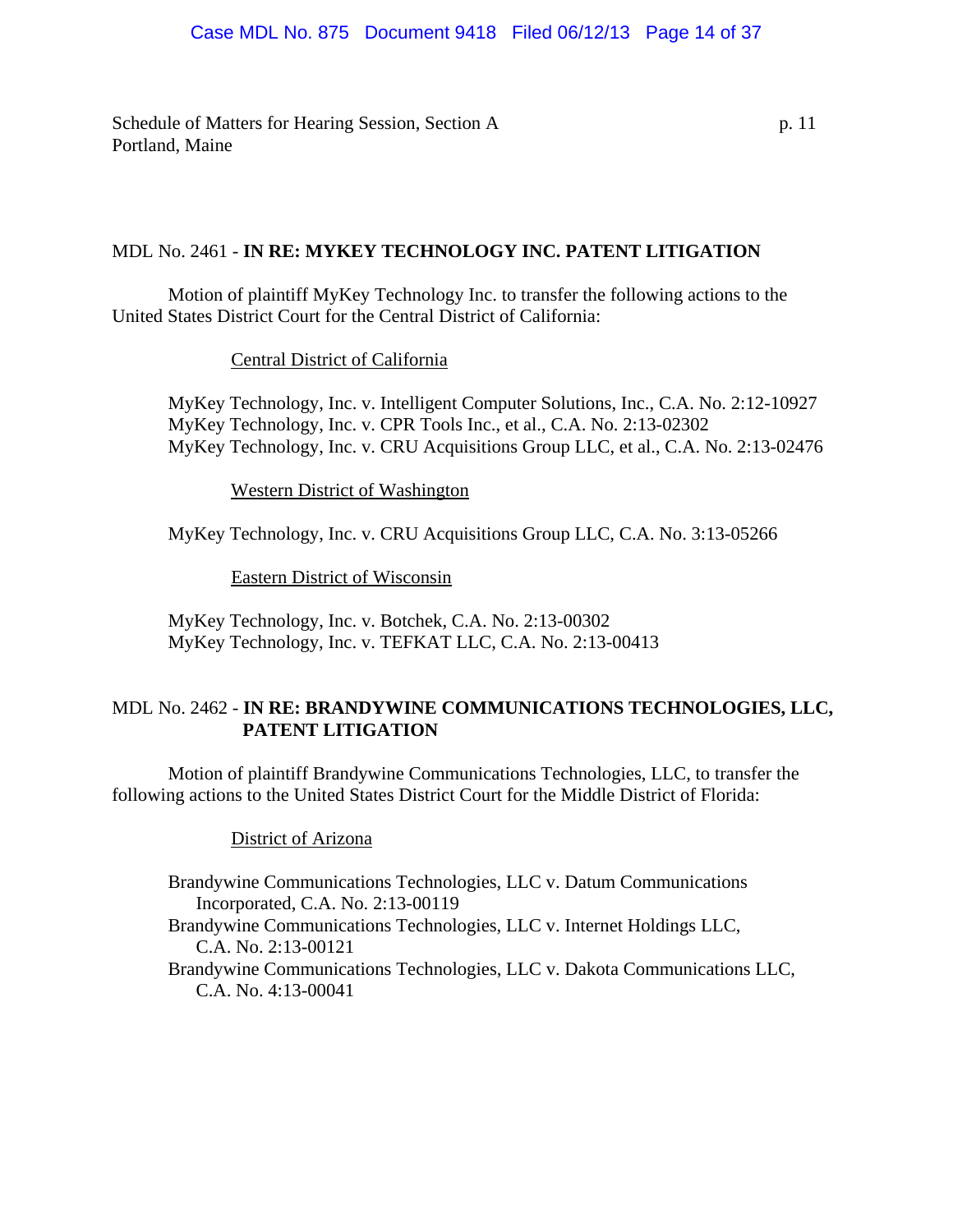## Case MDL No. 875 Document 9418 Filed 06/12/13 Page 15 of 37

Schedule of Matters for Hearing Session, Section A p. 12 Portland, Maine

#### MDL No. 2462 (Continued)

#### Western District of Arkansas

Brandywine Communications Technologies, LLC v. NATCO Communications, Inc., C.A. No. 3:13-03043 Brandywine Communications Technologies, LLC v. American Network Communications, Inc., C.A. No. 4:13-04008 Central District of California Brandywine Communications Technologies, LLC v. Corporate West Computer Systems Inc., C.A. No. 2:12-11008 Brandywine Communications Technologies, LLC v. Sonic.net Inc., C.A. No. 2:12-11011 Brandywine Communications Technologies, LLC v. Impulse Advanced Communications LLC, C.A. No. 2:12-11013 Brandywine Communications Technologies, LLC v. MM Internet Inc., C.A. No. 2:12-11015 Brandywine Communications Technologies, LLC v. Coastal Web Online Corporation, C.A. No. 2:12-11016 Brandywine Communications Technologies, LLC v. Surfnet Communication Inc., C.A. No. 2:12-11017 Brandywine Communications Technologies, LLC v. CDS Wireless Inc., C.A. No. 2:12-11029 Brandywine Communications Technologies, LLC v. LA Bridge Inc., C.A. No. 2:12-11030

# Eastern District of California

Brandywine Communications Technologies, LLC v. OM Networks, C.A. No. 2:13-00508

#### Northern District of California

Brandywine Communications Technologies, LLC v. AT&T Corp., et al., C.A. No. 4:12-02494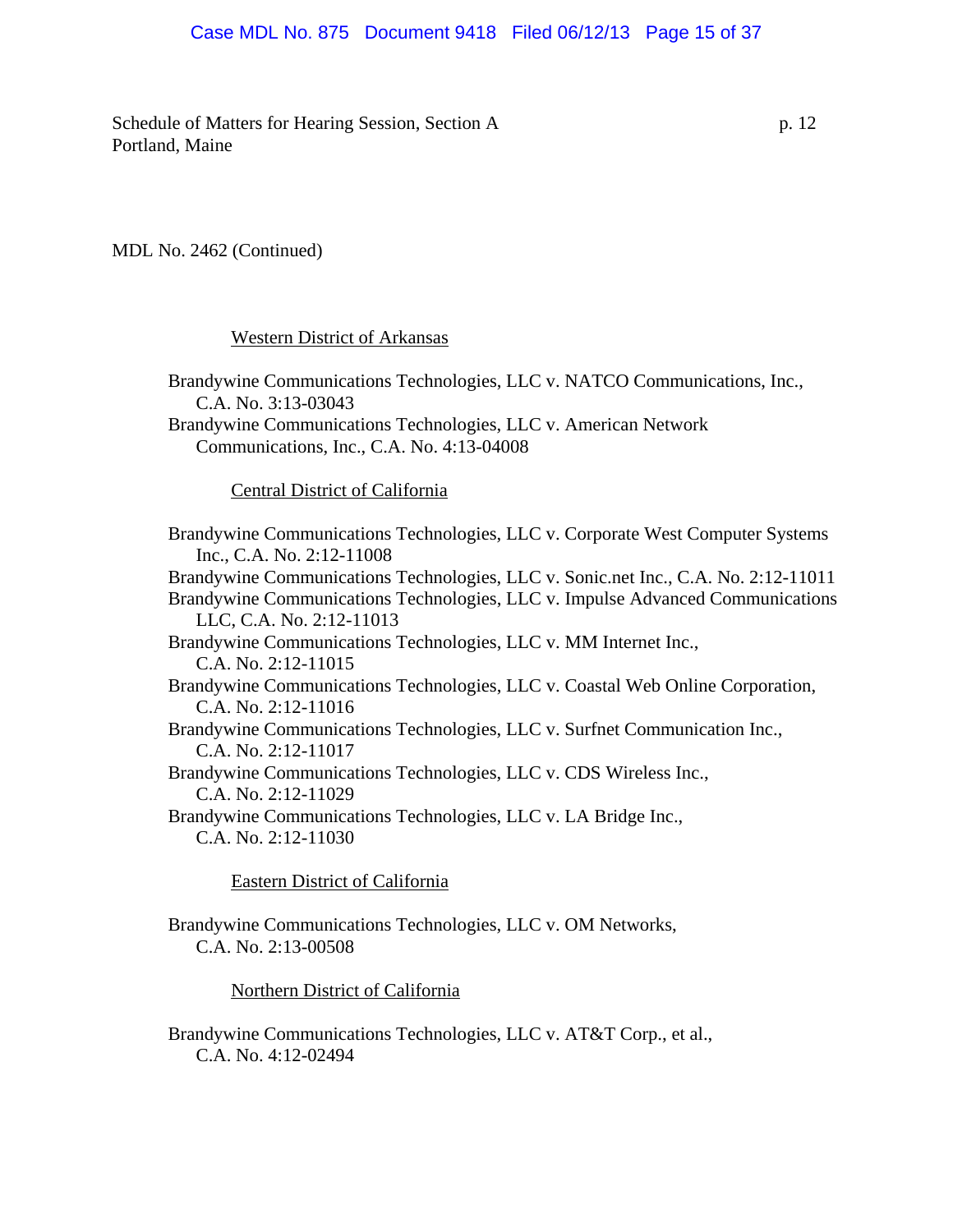## Case MDL No. 875 Document 9418 Filed 06/12/13 Page 16 of 37

Schedule of Matters for Hearing Session, Section A p. 13 Portland, Maine

MDL No. 2462 (Continued)

#### District of Colorado

Brandywine Communications Technologies, LLC v. Precision Communications, Inc., C.A. No. 1:13-00056

#### District of Delaware

Brandywine Communications Technologies, LLC v. InReach Internet, Inc., C.A. No. 1:12-01765 Brandywine Communications Technologies, LLC v. MegaPath Inc., C.A. No. 1:12-01767 Brandywine Communications Technologies, LLC v. Windstream Corporation, C.A. No. 1:12-01769 Brandywine Communications Technologies, LLC v. Consolidated Communications Holdings Inc., C.A. No. 1:12-01784

#### Middle District of Florida

Brandywine Communications Technologies, LLC v. Centurylink, Inc., et al., C.A. No. 6:12-00286

District of Idaho

Brandywine Communications Technologies, LLC v. Orbitcom, Inc., C.A. No. 1:12-00643 Brandywine Communications Technologies, LLC v. Cactus International, Inc., C.A. No. 3:12-00641

Northern District of Illinois

Brandywine Communications Technologies, LLC v. DLS Computer Services, Inc., C.A. No. 1:12-10317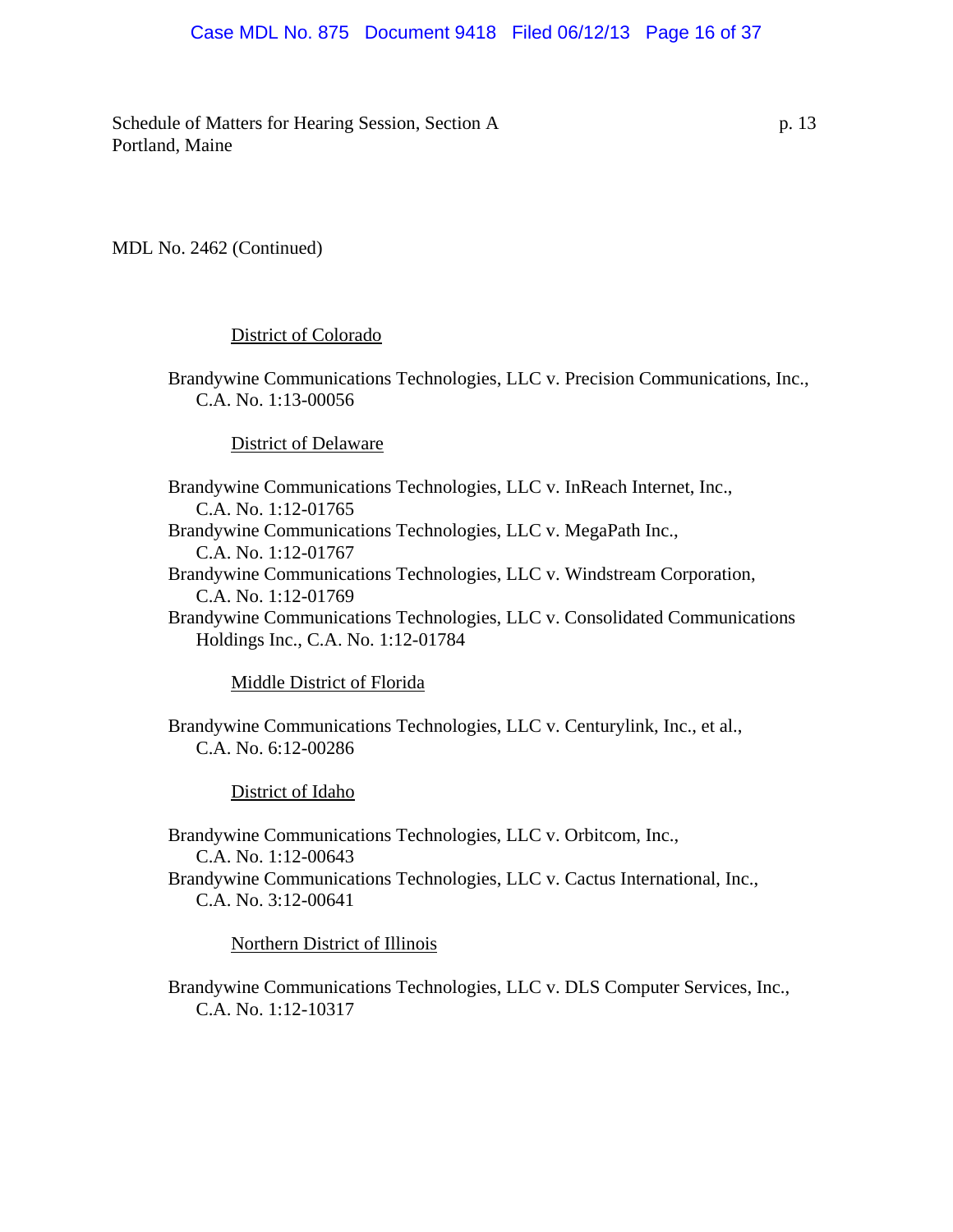## Case MDL No. 875 Document 9418 Filed 06/12/13 Page 17 of 37

Schedule of Matters for Hearing Session, Section A p. 14 Portland, Maine

MDL No. 2462 (Continued)

#### District of Maine

Brandywine Communications Technologies, LLC v. Union River Telephone Company, C.A. No. 1:12-00403 Brandywine Communications Technologies, LLC v. Coastal Telco Services, Inc., C.A. No. 2:12-00401

District of Massachusetts

Brandywine Communications Technologies, LLC v. Galaxy Internet Services, Inc., C.A. No. 1:13-10068

District of Minnesota

Brandywine Communications Technologies, LLC v. HickoryTech Corporation, C.A. No. 0:12-03187

District of New Hampshire

Brandywine Communications Technologies, LLC v. G4 Communications Corporation, C.A. No. 1:13-00017

Southern District of Ohio

Brandywine Communications Technologies, LLC v. DBSolutions, Inc., C.A. No. 2:13-00278

Northern District of Oklahoma

Brandywine Communication Technologies, LLC v. MBO Data, LLC, C.A. No. 4:13-00045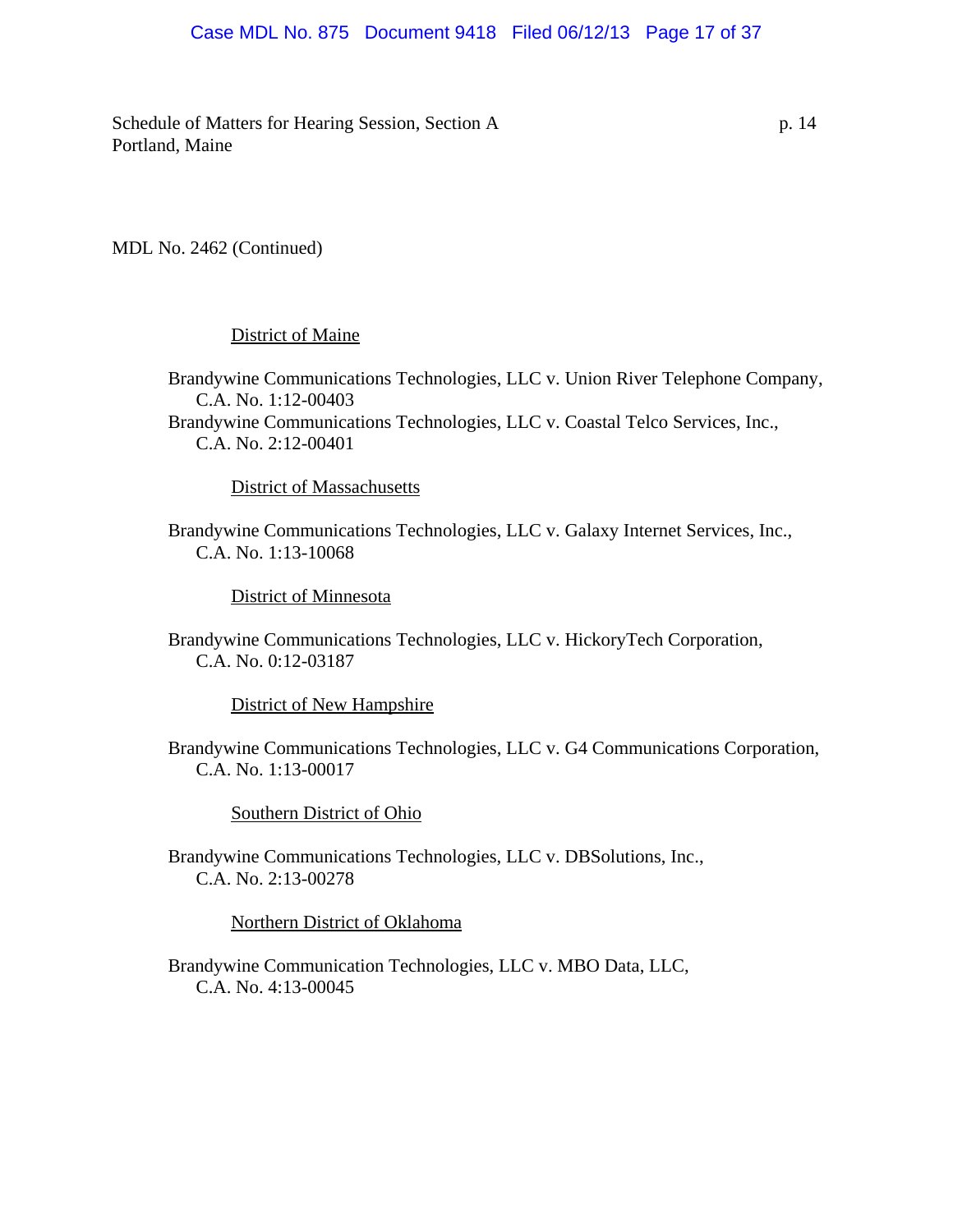## Case MDL No. 875 Document 9418 Filed 06/12/13 Page 18 of 37

Schedule of Matters for Hearing Session, Section A p. 15 Portland, Maine

#### MDL No. 2462 (Continued)

#### District of Oregon

Brandywine Communications Technologies, LLC v. Graydog Internet, Inc., C.A. No. 3:12-02332 Brandywine Communications Technologies, LLC v. PEAK Internet, LLC, C.A. No. 6:12-02335 Brandywine Communications Technologies, LLC v. Stayton Cooperative Telephone Company, C.A. No. 6:12-02336

Middle District of Tennessee

Brandywine Communications Technologies, LLC v. Loretto Communication Services, Inc., C.A. No. 1:13-00004

Eastern District of Texas

Brandywine Communications Technologies, LLC v. TMN, Inc., C.A. No. 6:12-01006 Brandywine Communications Technologies, LLC v. Texas Communications, Inc., C.A. No. 6:12-01008

Southern District of Texas

Brandywine Communications Technologies, LLC v. Colorado Valley Communications, Inc., C.A. No. 4:13-00772

District of Utah

Brandywine Communications Technologies, LLC v. Ikano Communications, Inc., C.A. No. 2:12-01214

Eastern District of Wisconsin

Brandywine Communications Technologies, LLC v. Trinet-E Telecommunications Inc., C.A. No. 1:12-01314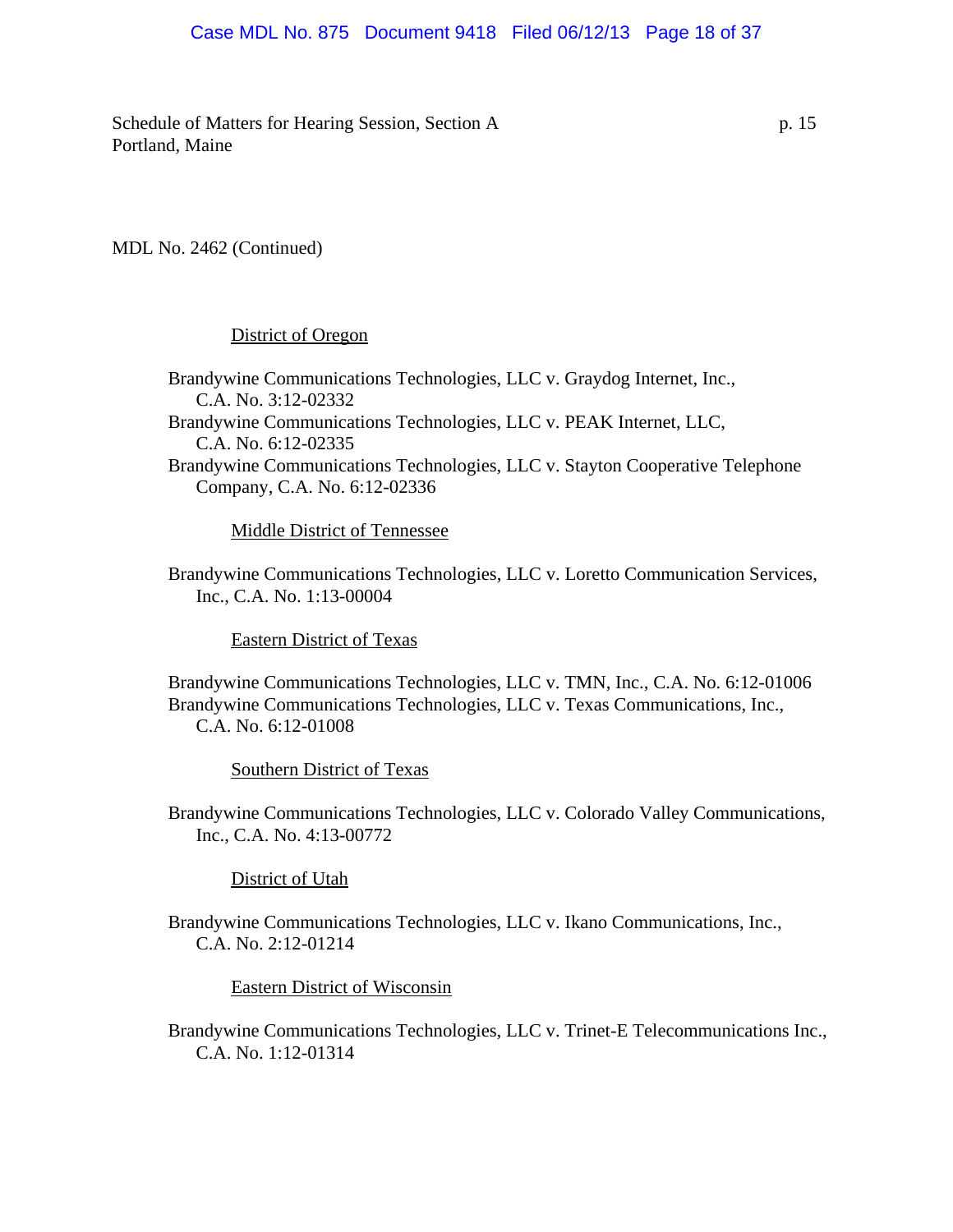Schedule of Matters for Hearing Session, Section A p. 16 Portland, Maine

# MDL No. 2463 - **IN RE: FRESH DAIRY PRODUCTS ANTITRUST LITIGATION (NO. II)**

Motion of defendants National Milk Producers Federation; Dairy Farmers of America, Inc.; Land O'Lakes, Inc.; Dairylea Cooperative Inc.; and Agri-Mark, Inc., to transfer the following actions to the United States District Court for the Northern District of California:

## Northern District of California

Matthew Edwards, et al. v. National Milk Producers Federation, et al., C.A. No. 3:11-04766 Jeffrey Robb, et al. v. National Milk Producers Federation, et al., C.A. No. 3:11-04791 Boys and Girls Club of the East Valley, et al. v. National Milk Producers Federation, et al., C.A. No. 3:11-05253

Southern District of Illinois

Brenda Blakeman v. National Milk Producers Federation, et al., C.A. No. 3:12-01246 First Impressions Salon, Inc. v. National Milk Producers Federation, et al., C.A. No. 3:13-00454

# MDL No. 2464 - **IN RE: HSBC MORTGAGE CORPORATION FORCE-PLACED HAZARD INSURANCE LITIGATION**

Motion of plaintiffs LaQuenta Montanez, et al., to transfer the following actions to the United States District Court for the Eastern District of Pennsylvania:

Southern District of Florida

Javier Lopez v. HSBC Bank USA, N.A., et al., C.A. No. 1:13-21104

Eastern District of Pennsylvania

LaQuenta Montanez, et al. v. HSBC Mortgage Corporation (USA), et al., C.A. No. 2:11-04074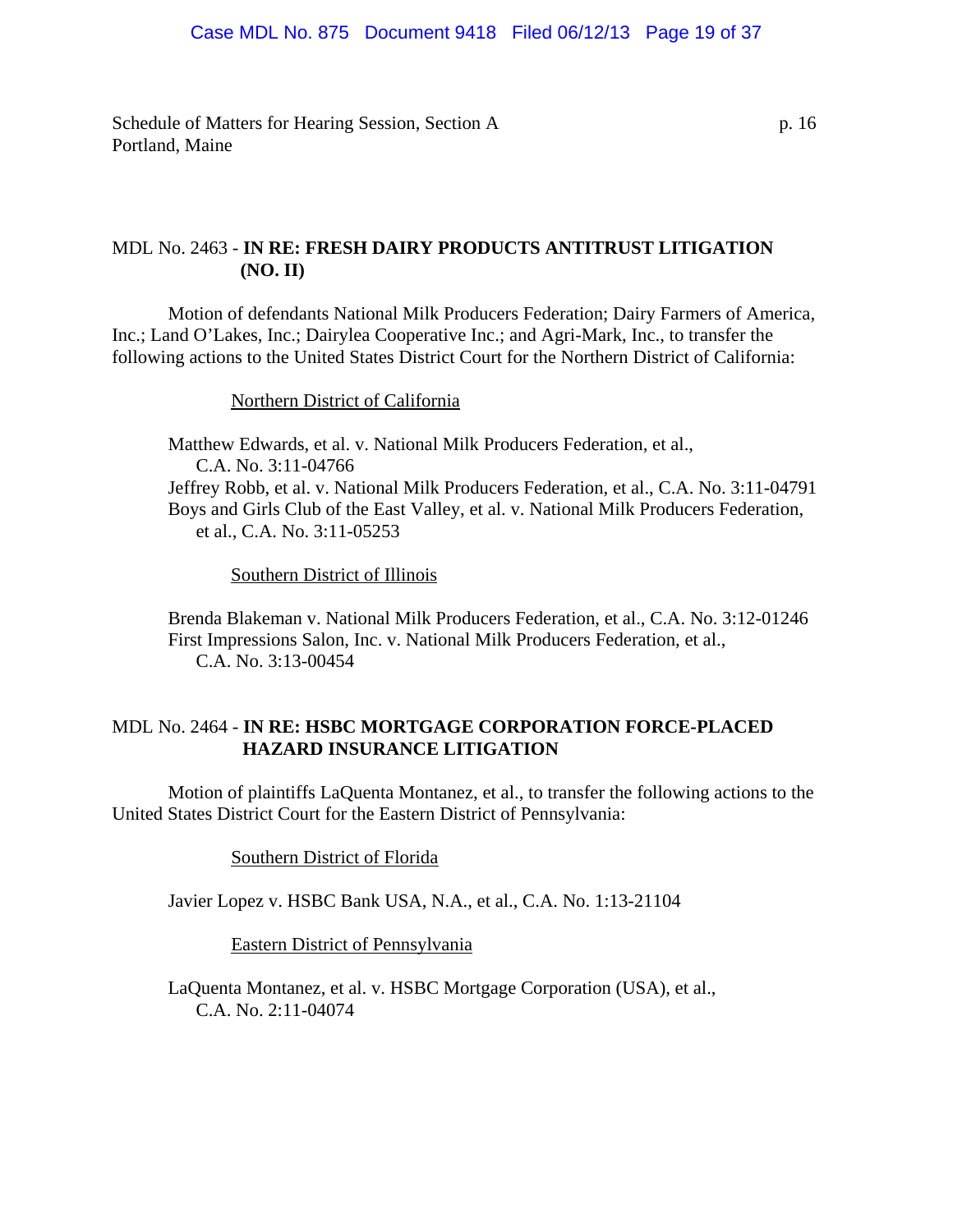Schedule of Matters for Hearing Session, Section A p. 17 Portland, Maine

# MDL No. 2465 - **IN RE: JPMORGAN CHASE BANK, N.A., MORTGAGE CORPORATION FORCE-PLACED HAZARD INSURANCE LITIGATION**

Motion of plaintiffs Patricia McNeary-Calloway, et al., to transfer the following actions to the United States District Court for the Northern District of California:

Northern District of California

Patricia McNeary-Calloway, et al. v. JPMorgan Chase Bank, N.A., et al., C.A. No. 3:11-03058

Southern District of Florida

Alfred Herrick, et al. v. JPMorgan Chase Bank, N.A., et al., C.A. No. 1:13-21107

Southern District of New York

Edward Isom, Jr. v JPMorgan Chase Bank N.A., et al., C.A. No. 1:12-05431

# MDL No. 2466 - **IN RE: WELLS FARGO BANK, N.A., MORTGAGE CORPORATION FORCE-PLACED HAZARD INSURANCE LITIGATION**

Motion of plaintiffs Debra Simpkins, et al., to transfer the following actions to the United States District Court for the Southern District of Illinois or, alternatively, the United States District Court for the Northern District of California:

Northern District of California

Danny Lane, et al. v. Wells Fargo Bank, N.A., C.A. No. 3:12-04026

Southern District of Florida

Ira M. Fladell, et al. v. Wells Fargo Bank, N.A., et al., C.A. No. 0:13-60721

Southern District of Illinois

Debra Simpkins, et al. v. Wells Fargo Bank, N.A., et al., C.A. No. 3:12-00768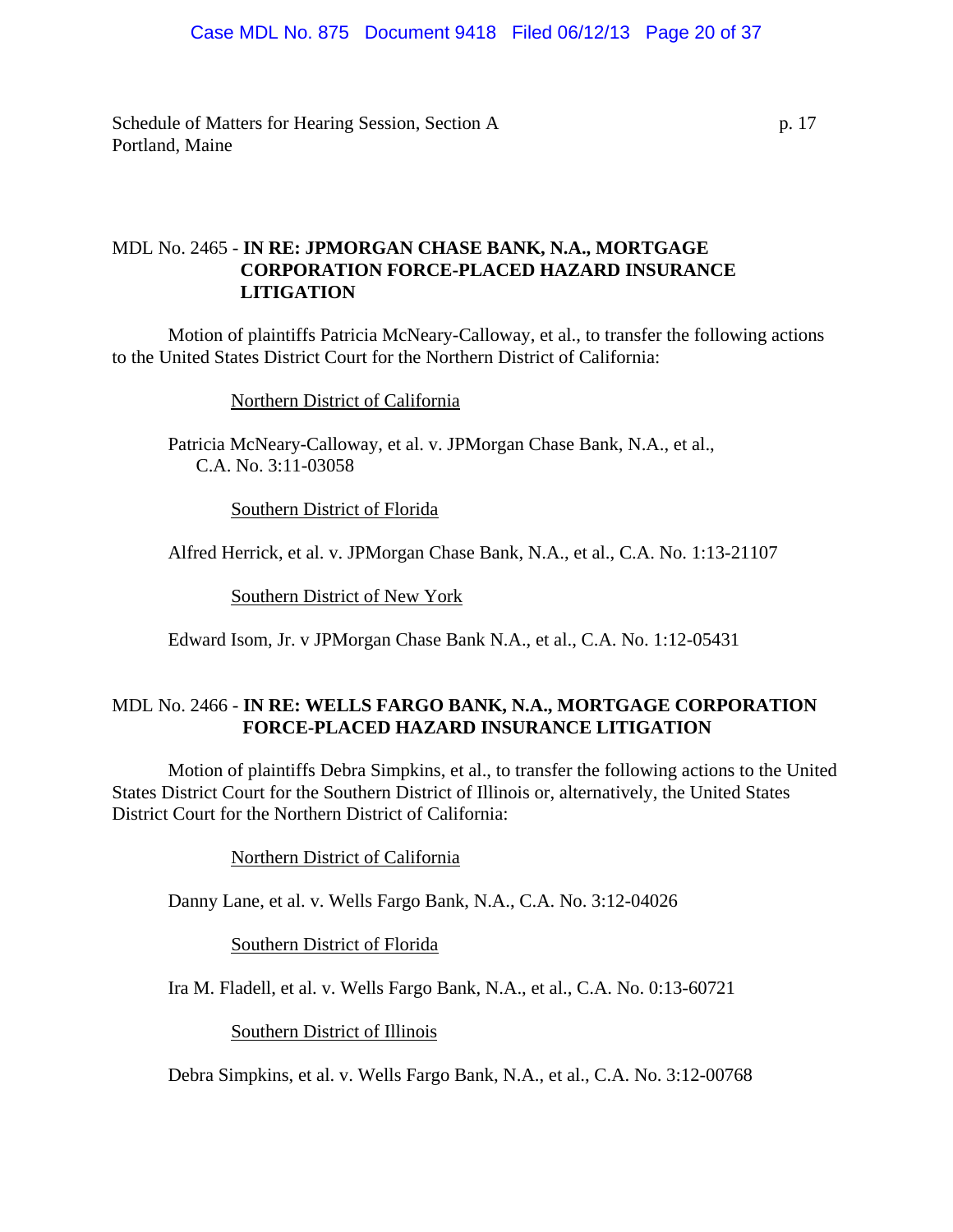## Case MDL No. 875 Document 9418 Filed 06/12/13 Page 21 of 37

Schedule of Matters for Hearing Session, Section A p. 18 Portland, Maine

MDL No. 2466 (Continued)

## Northern District of Indiana

Judith Hallie v. Wells Fargo Bank, N.A., et al., C.A. No. 2:12-00235

District of New Jersey

Anthony Kite v. Wells Fargo Bank, N.A., et al., C.A. No. 3:13-02075

Southern District of New York

Wayne Miller v. Wells Fargo Bank, N.A., et al., C.A. No. 7:13-01541

# MDL No. 2467 - **IN RE: BANK OF AMERICA, N.A., MORTGAGE CORPORATION FORCE-PLACED HAZARD INSURANCE LITIGATION**

Motion of plaintiffs Christopher Gustafson, et al., to transfer the following actions to the United States District Court for the Central District of California:

Central District of California

Christopher Gustafson, et al. v. BAC Home Loan Services, LP, et al., C.A. No. 8:11-00915 Robin Vitek v. Bank of America, N.A., et al., C.A. No. 8:13-00816

Middle District of Florida

Pamela Karp v. Bank of America Corporation, C.A. No. 8:12-01700

Southern District of Florida

Cheryl Hall, et al. v. Bank of America, N.A., et al., C.A. No. 1:12-22700

Western District of Wisconsin

Colleen Decambaliza v. QBE Holdings, Inc., et al., C.A. No. 3:13-00286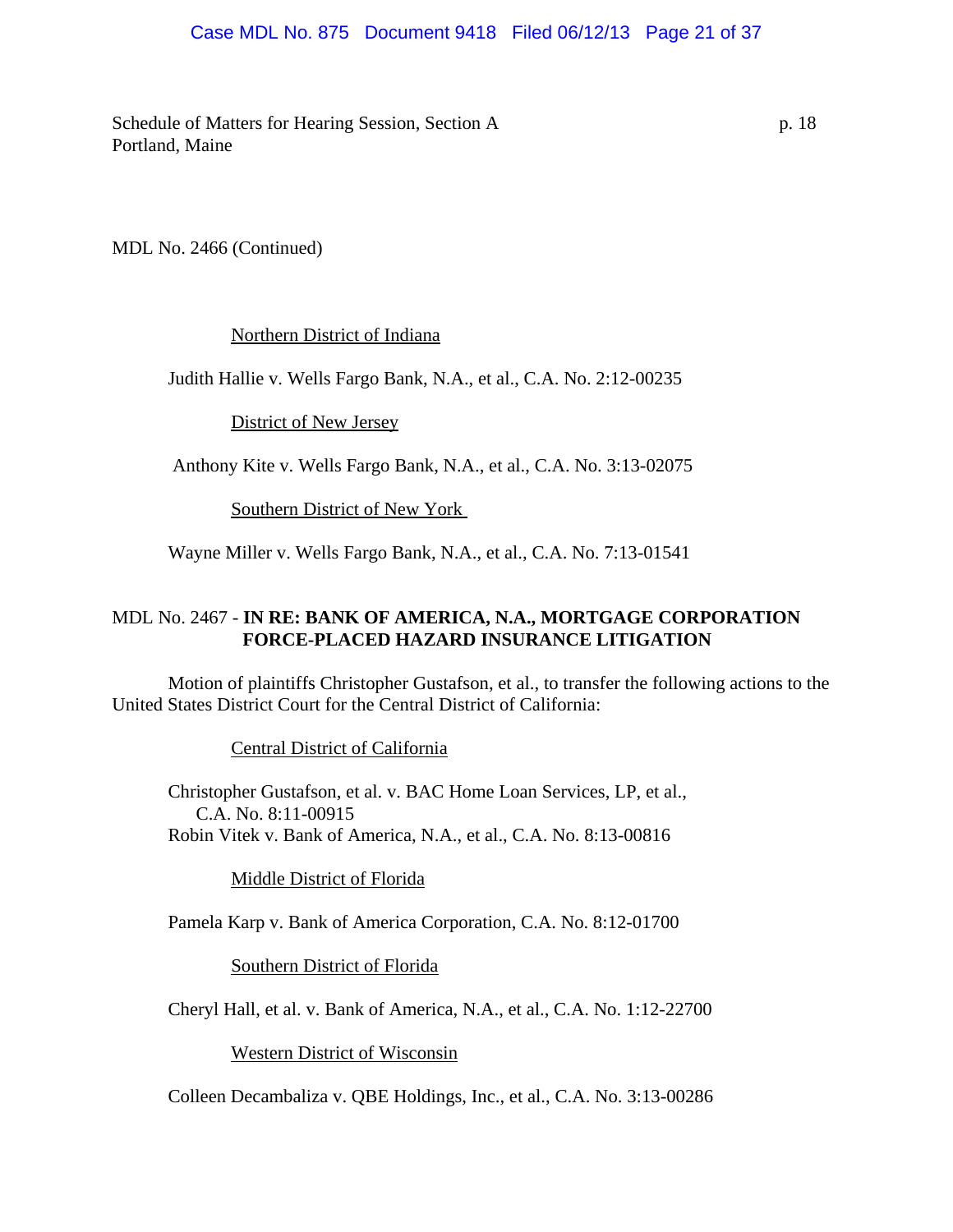Schedule of Matters for Hearing Session, Section A p. 19 Portland, Maine

## MDL No. 2468 - **IN RE: PILOT FLYING J FUEL REBATE CONTRACT LITIGATION**

Motion of plaintiff Ohio Auto Delivery, Inc., to transfer the following actions to the United States District Court for the Northern District of Ohio:

Northern District of Alabama

Charles E. Winborn, et al. v. Pilot Corporation, et al., C.A. No. 2:13-00772 Osborn Transportation, Inc. v. Pilot Corporation, et al., C.A. No. 4:13-00897

Eastern District of Arkansas

National Trucking Financial Reclamation Services, LLC v. Pilot Corporation, et al., C.A. No. 4:13-00250

Northern District of Florida

Jerry Floyd v. Pilot Corporation, C.A. No. 3:13-00318

Northern District of Illinois

Edis Trucking, Inc. v. Pilot Corporation, et al.,C.A. No. 1:13-03294

Southern District of Mississippi

Bruce Taylor v. Pilot Corporation, et al., C.A. No. 3:13-00244 Mike Campbell v. Pilot Corporation, et al., C.A. No. 3:13-00319

Northern District of Ohio

Ohio Auto Delivery, Inc. v. Pilot Travel Centers, LLC, C.A. No. 1:13-01207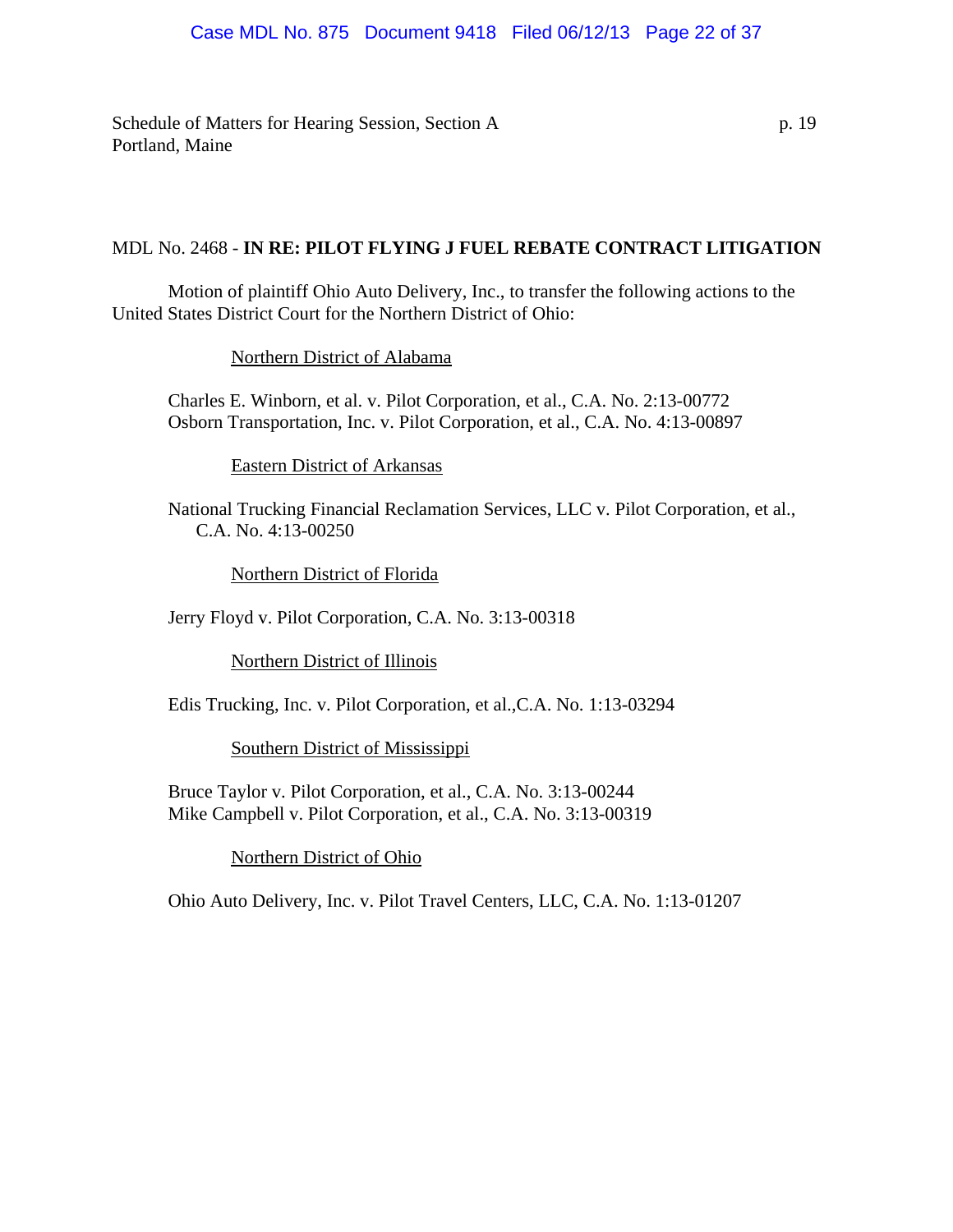Schedule of Matters for Hearing Session, Section A p. 20 Portland, Maine

# MDL No. 2469 - **IN RE: CAPATRITI BRAND OLIVE OIL MARKETING AND SALES PRACTICES LITIGATION**

Motion of defendant Kangadis Food Inc., d/b/a The Gourment Factory to transfer the following actions to the United States District Court for the Southern District of New York:

District of New Jersey

Frank Toscano v. Kangadis Food Inc., C.A. No. 3:13-03124

Southern District of New York

North American Olive Oil Association v. Kangadis Food Inc., C.A. No. 1:13-00868 Joseph Ebin, et al. v. Kangadis Food Inc., C.A. No. 1:13-02311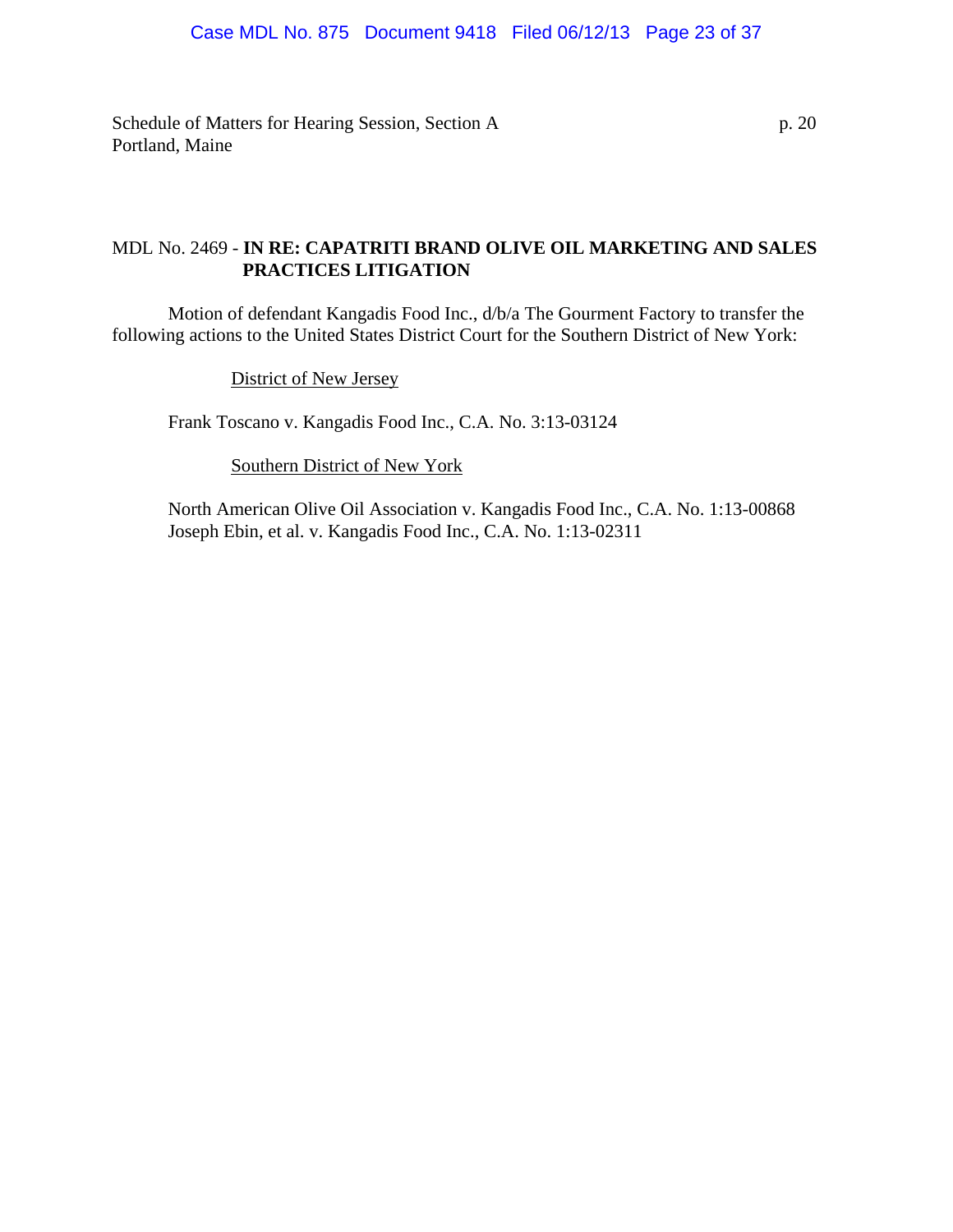## Case MDL No. 875 Document 9418 Filed 06/12/13 Page 24 of 37

Schedule of Matters for Hearing Session, Section B p. 21 Portland, Maine

## **SECTION B MATTERS DESIGNATED FOR CONSIDERATION WITHOUT ORAL ARGUMENT**

## MDL No. 875 - **IN RE: ASBESTOS PRODUCTS LIABILITY LITIGATION (NO. VI)**

Oppositions of plaintiffs Laurie Deuyour, et al., and Jeanene Kuhnau, et al., to transfer of their respective following actions to the United States District Court for the Eastern District of Pennsylvania:

## Central District of California

Laurie Deuyour, et al. v. BF Goodrich Company, et al., C.A. No. 2:13-02333

Northern District of California

Jeanene Kuhnau, et al. v. Allied Packing & Supply, Inc., et al., C.A. No. 3:13-01669

Opposition of defendant Borg-Warner Morse TEC Inc., to remand, under 28 U.S.C. § 1407(a), of the following action to the United States District Court for the Central District of Illinois:

Eastern District of Pennsylvania

Daniel S. Weber v. AC & S Inc., et al., C.A. No. 2:08-92132 (C.D. Illinois, C.A. No. 2:99-02177)

# MDL No. 1760 - **IN RE: AREDIA AND ZOMETA PRODUCTS LIABILITY LITIGATION**

Opposition of plaintiffs James Marsh, Robert Traphagen, Rose Mary Meierhofer, Natalie Goldstein, and Scott Carpenter to remand, under 28 U.S.C. § 1407(a), of their respective following actions to their respective transferor courts:

Middle District of Tennessee

James Marsh v. Novartis Pharmaceuticals Corp., C.A. No. 3:06-00503 (E.D. New York, C.A. No. 1:06-01086)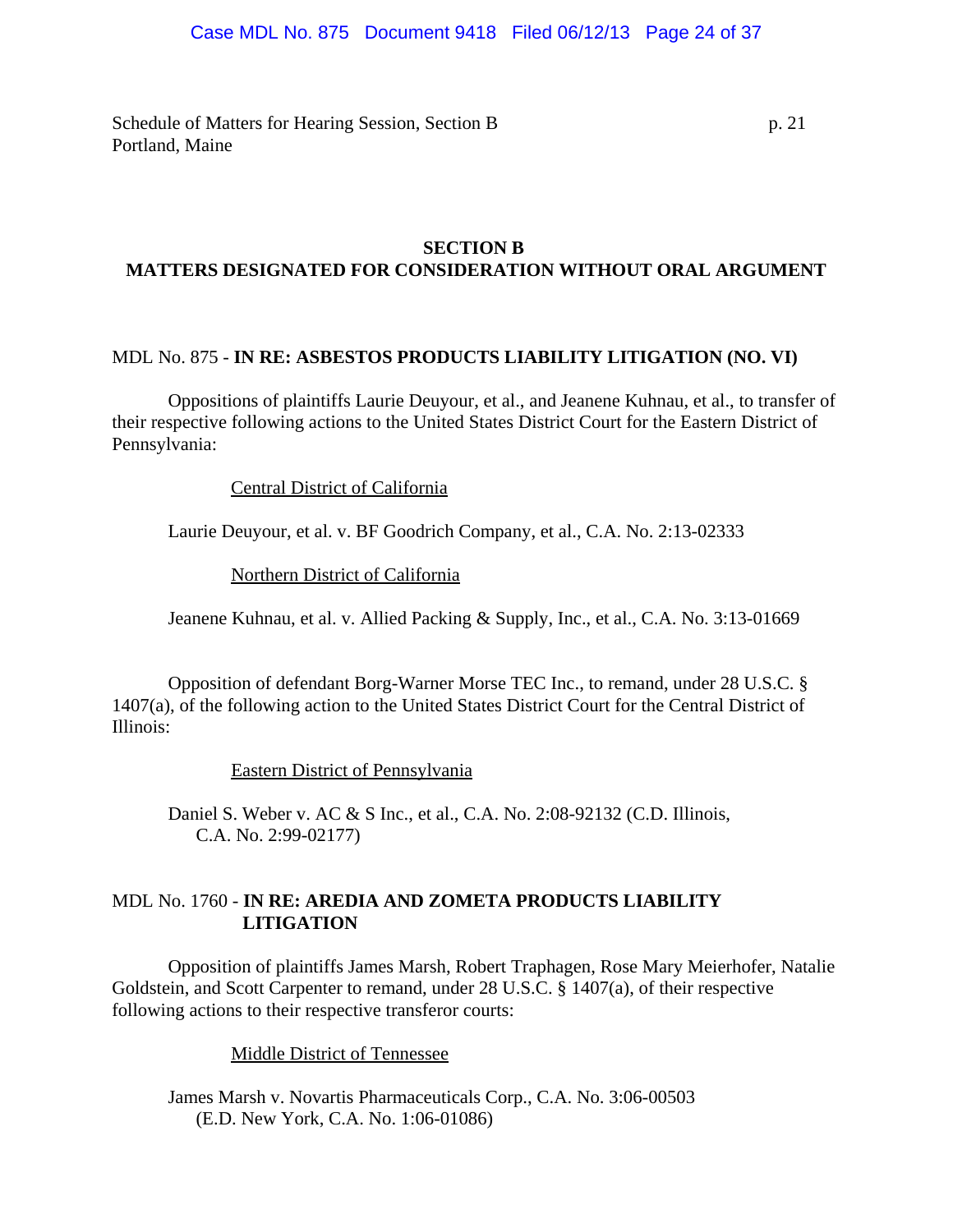## Case MDL No. 875 Document 9418 Filed 06/12/13 Page 25 of 37

Schedule of Matters for Hearing Session, Section B p. 22 Portland, Maine

MDL No. 1760 (Continued)

Middle District of Tennessee (Continued)

Robert Traphagen v. Novartis Pharmaceuticals Corp., C.A. No. 3:06-00744 (S.D. New York, C.A. No. 1:06-04112) Rose Mary Meierhofer v. Novartis Pharmaceuticals Corp., C.A. No. 3:06-00816 (S.D. New York, C.A. No. 1:06-04462) Goldstein v. Novartis Pharmaceuticals Corp., C.A. No. 3:06-00863 (S.D. New York, C.A. No. 1:06-05512) Scott Carpenter v. Novartis Pharmaceuticals Corp., et al., C.A. No. 3:06-00860 (S.D. New York, C.A. No. 1:06-05516)

## MDL No. 1871 - **IN RE: AVANDIA MARKETING, SALES PRACTICES AND PRODUCTS LIABILITY LITIGATION**

Opposition of plaintiff State of Maryland to transfer of the following action to the United States District Court for the Eastern District of Pennsylvania:

District of Maryland

State of Maryland v. GlaxoSmithKline, LLC, C.A. No. 1:13-00976

#### MDL No. 1964 - **IN RE: NUVARING PRODUCTS LIABILITY LITIGATION**

Oppositions of plaintiffs Nikole Grove, et al.; Amy Wiltsey, et al.; and Juanita Burton to transfer of their respective following actions to the United States District Court for the Eastern District of Missouri:

Northern District of California

Nikole Grove, et al. v. Organon USA, Inc., et al., C.A. No. 3:13-02138 Amy Wiltsey, et al. v. Organon USA Inc., et al., C.A. No. 3:13-02144 Juanita Burton v. Organon USA Inc., et al., C.A. No. 4:13-01535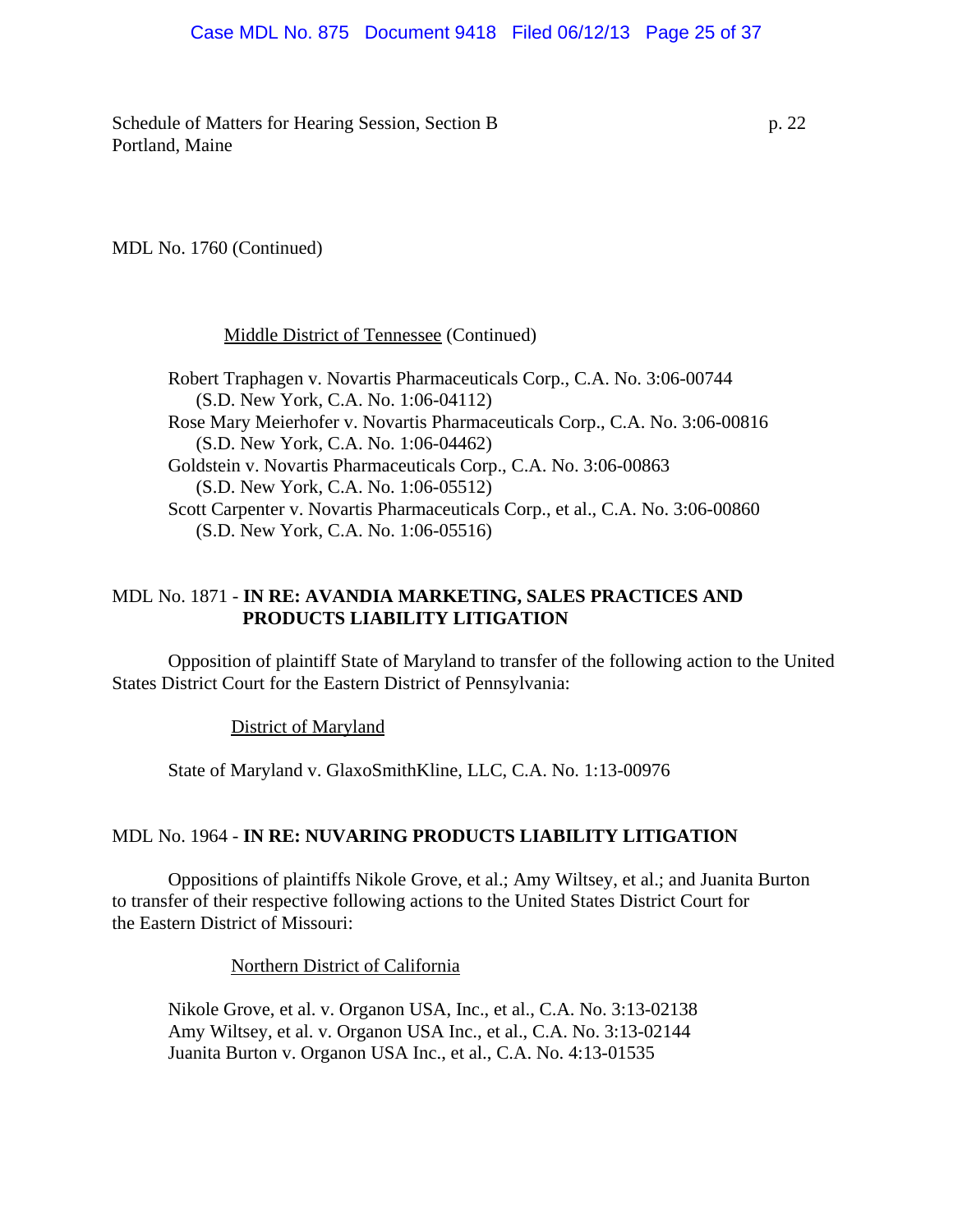Schedule of Matters for Hearing Session, Section B p. 23 Portland, Maine

# MDL No. 2042 - **IN RE: REFRIGERANT COMPRESSORS ANTITRUST LITIGATION**

Motion of defendants Embraco North America, Inc.; Whirlpool S.A.; and Whirlpool Corporation to transfer the following action to the United States District Court for the Eastern District of Michigan:

## Western District of Kentucky

General Electric Company v. Whirlpool Corporation, et al., C.A. No. 3:13-00213

# MDL No. 2099 - **IN RE: STANFORD ENTITIES SECURITIES LITIGATION**

Oppositions of plaintiffs Troy Lillie, et al., and defendant State of Louisiana Office of Financial Institutions to transfer of the following action to the United States District Court for the Northern District of Texas:

#### Middle District of Louisiana

Troy Lillie, et al. v. Stanford Trust Company, et al., C.A. No. 3:13-00150

# MDL No. 2119 - **IN RE: MORTGAGE ELECTRONIC REGISTRATION SYSTEMS (MERS) LITIGATION**

Motion of Todd Williams to transfer of the following actions to the United States District Court for the District of Arizona:

## Northern District of Georgia

The Bank of New York Mellon Trust Company National Association v. Todd Williams, C.A. No. 1:13-00901

Southern District of New York

Todd Williams v. GMAC Mortgage LLC, Bky. Adv. No. 1:13-01309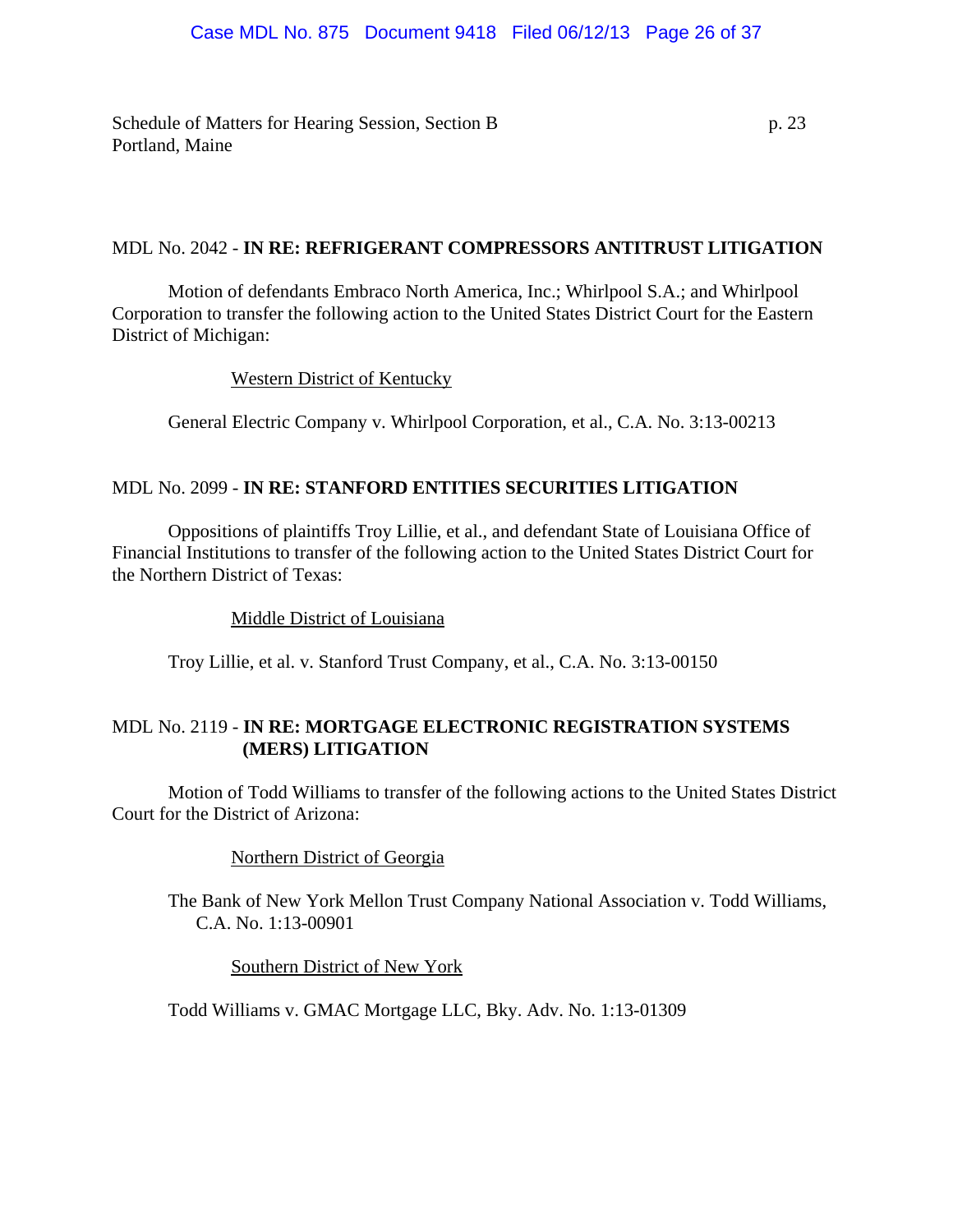Schedule of Matters for Hearing Session, Section B p. 24 Portland, Maine

# MDL No. 2151 - **IN RE: TOYOTA MOTOR CORP. UNINTENDED ACCELERATION MARKETING, SALES PRACTICES, AND PRODUCTS LIABILITY LITIGATION**

Opposition of defendants Toyota Motor North America, Inc.; Toyota Motor Sales, U.S.A., Inc.; Toyota Motor Engineering & Manufacturing North America, Inc.; and Toyota Motor Corporation to transfer of the following action to the United States District Court for the Central District of California:

#### District of Colorado

Annette Henson, et al. v. Toyota Motor Sales, U.S.A., Inc., et al., C.A. No. 1:13-00694

## MDL No. 2179 - **IN RE: OIL SPILL BY THE OIL RIG "DEEPWATER HORIZON" IN THE GULF OF MEXICO, ON APRIL 20, 2010**

Oppositions of plaintiffs to transfer of their respective following actions to the United States District Court for the Eastern District of Louisiana:

#### Southern District of Alabama

King Seafood, Inc. v. BP Exploration & Production, Inc., C.A. No. 1:13-00196 Bert P. Noojin v. BP Exploration & Production, Inc., C.A. No. 1:13-00197 Beaufort Engineering Services, Inc., et al. v. BP Exploration & Production, Inc., et al., C.A. No. 1:13-00204 City of Foley Utilities Board v. BP Exploration & Production, Inc., et al., C.A. No. 1:13-00206 The Cooperative District of the City of Spanish Fort, Alabama v. BP Exploration & Production, Inc., et al., C.A. No. 1:13-00209 Mobile County Board of Health v. BP Exploration & Production, Inc., et al., C.A. No. 1:13-00210 The City of Spanish Fort, Alabama v. BP Exploration & Production, Inc., et al., C.A. No. 1:13-00220 MRI, LLC, et al. v. BP Exploration & Production, Inc., et al., C.A. No. 1:13-00230

Wolf Bay, LLC v. BP Exploration & Production, Inc., et al., C.A. No. 1:13-00231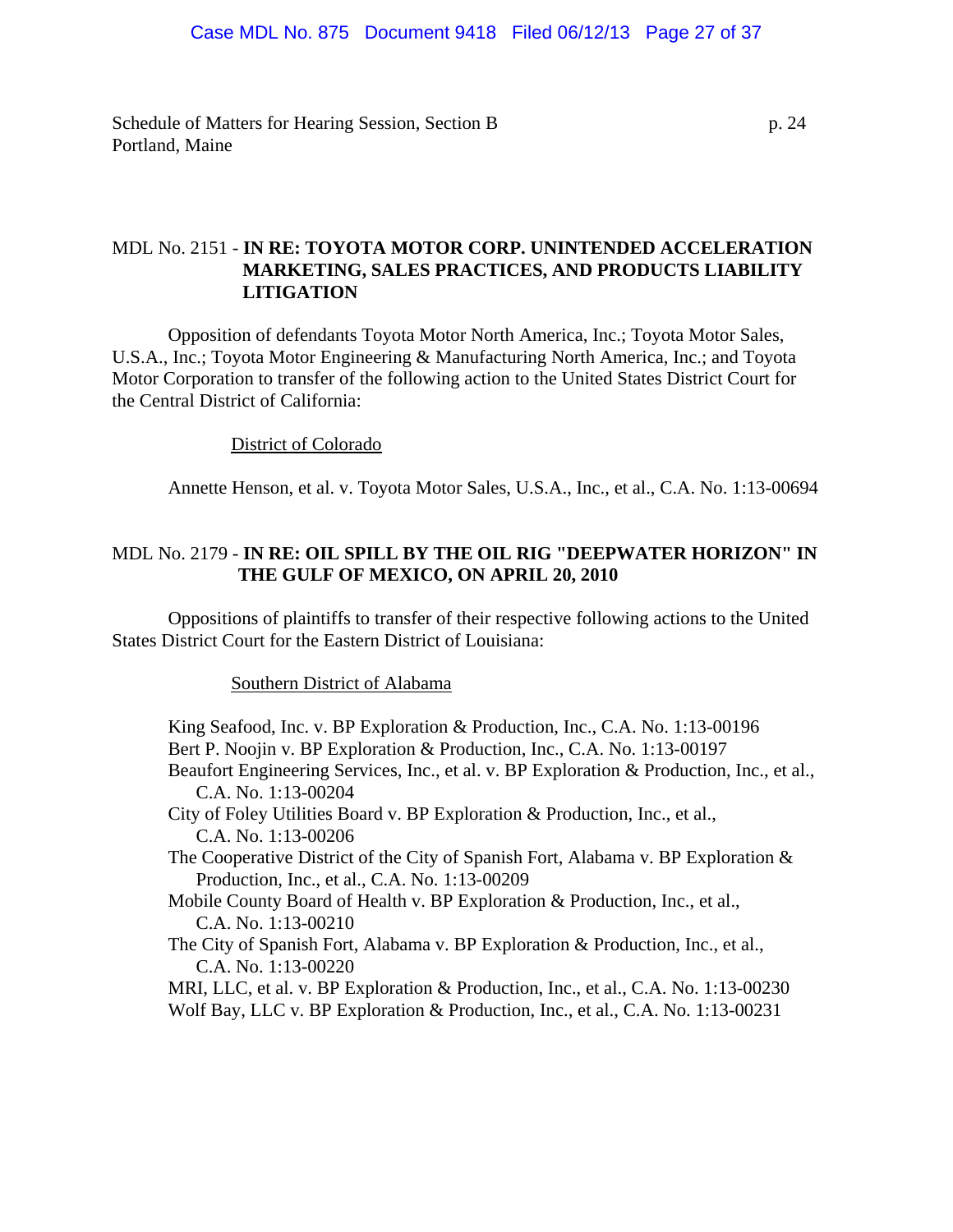Schedule of Matters for Hearing Session, Section B p. 25 Portland, Maine

#### MDL No. 2179 (Continued)

#### Middle District of Florida

TD Auditing, et al. v. BP Exploration & Production, Inc., et al., C.A. No. 8:13-01007 City of Treasure Island, Florida v. BP Exploration & Production, Inc. et al., C.A. No. 8:13-01008 City of St. Pete Beach, Florida v. BP Exploration & Production, Inc., et al., C.A. No. 8:13-01009 Tampa Bay Water v. BP Exploration & Production, Inc. et al., C.A. No. 8:13-01012 Tampa Sports Authority v. BP Exploration & Production, Inc., et al., C.A. No. 8:13-01013 City of St. Petersburg, Florida v. BP Exploration & Production, Inc., et al., C.A. No. 8:13-01014 City of St. Pete Beach, Florida v. BP Exploration & Production, Inc., et al., C.A. No. 8:13-01045 City of Treasure Island, Florida v. BP Exploration & Production, Inc., et al., C.A. No. 8:13-01046 City of St. Petersburg, Florida v. BP Exploration & Production, Inc., et al., C.A. No. 8:13-01049 Tampa Sports Authority v. BP Exploration & Production, Inc., et al., C.A. No. 8:13-01056 Tampa Bay Water v. BP Exploration & Production, Inc., et al., C.A. No. 8:13-01057 Sunshine Enterprises of Jacksonville, Inc., et al. v. BP Exploration & Production, Inc., et al., C.A. No. 8:13-01070 Central Financial Holdings, Inc. v. BP Exploration & Production, Inc., et al., C.A. No. 8:13-01071

Northern District of Florida

Heath Rushing, et al. v. BP Exploration & Production, Inc., et al., C.A. No. 3:13-00243 Royster Construction Company, Inc., et al. v. BP Exploration and Production, Inc., et al., C.A. No. 3:13-00245

Joe Winkeler v. BP PLC, et al., C.A. No. 3:13-00249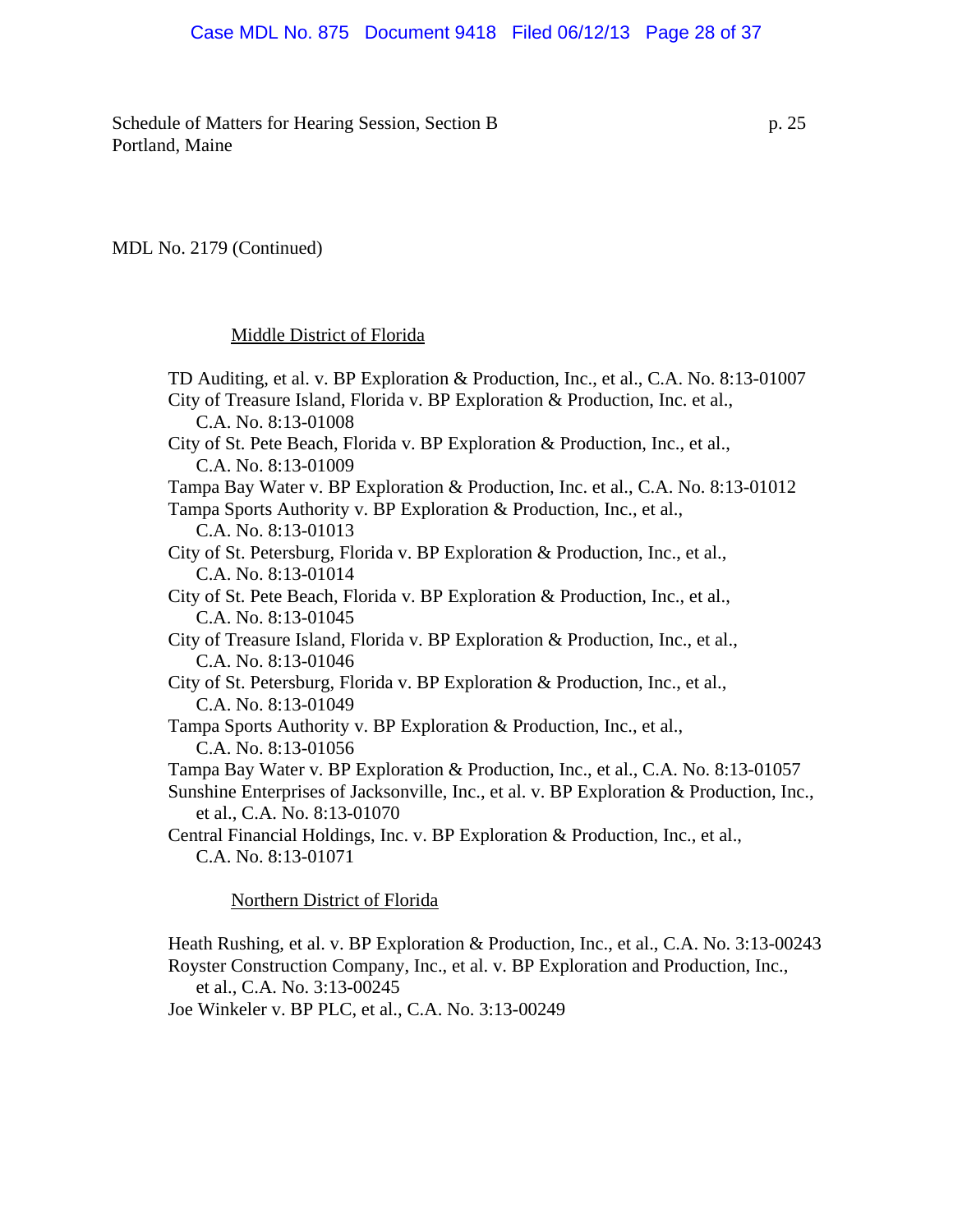## Case MDL No. 875 Document 9418 Filed 06/12/13 Page 29 of 37

Schedule of Matters for Hearing Session, Section B p. 26 Portland, Maine

#### MDL No. 2179 (Continued)

#### Southern District of Florida

Robert V. Taylor, et al. v. BP Exploration & Production, Inc., et al., C.A. No. 4:13-10078 Anderson Outdoor Advertising, Inc., et al. v. BP Exploration & Production, Inc., et al., C.A. No. 4:13-10087 Robert Kitrick, et al. v. BP Exploration & Production, Inc., et al., C.A. No. 4:13-10091 Robert D. Fuller v. BP Exploration & Production, Inc., et al., C.A. No. 4:13-10094

Middle District of Louisiana

City of Baton Rouge v. BP America Production, Company, et al., C.A. No. 3:13-00252

Southern District of Mississippi

Gautier Family Sports Resort and Marina, L.L.C. v. BP Exploration & Production, Inc., et al., C.A. No. 1:13-00149 Mary Walker Real Property Co., L.L.C. v. BP Exploration & Production, Inc., et al., C.A. No. 1:13-00150 CC's Bait Shop, L.L.C. v. BP Exploration & Production, Inc., et al., C.A. No. 1:13-00151 Concept Properties, LLC v. BP Exploration & Production, Inc., et al., C.A. No. 1:13-00152 City of Pascagoula, Mississippi v. BP Exploration & Production, Inc., et al., C.A. No. 1:13-00153 Jackson County, Mississippi v. BP Exploration & Production, Inc., et al., C.A. No. 1:13-00154 City of Ocean Springs, Mississippi v. BP Exploration & Production, Inc. et al., C.A. No. 1:13-00155 City of Moss Point, Mississippi v. BP Exploration & Production, Inc., et al., C.A. No. 1:13-00156 City of Gautier, Mississippi v. BP Exploration & Production, Inc., et al., C.A. No. 1:13-00157 Diamondhead Casino Corporation, et al. v. BP Exploration & Production, Inc., et al., C.A. No. 1:13-00187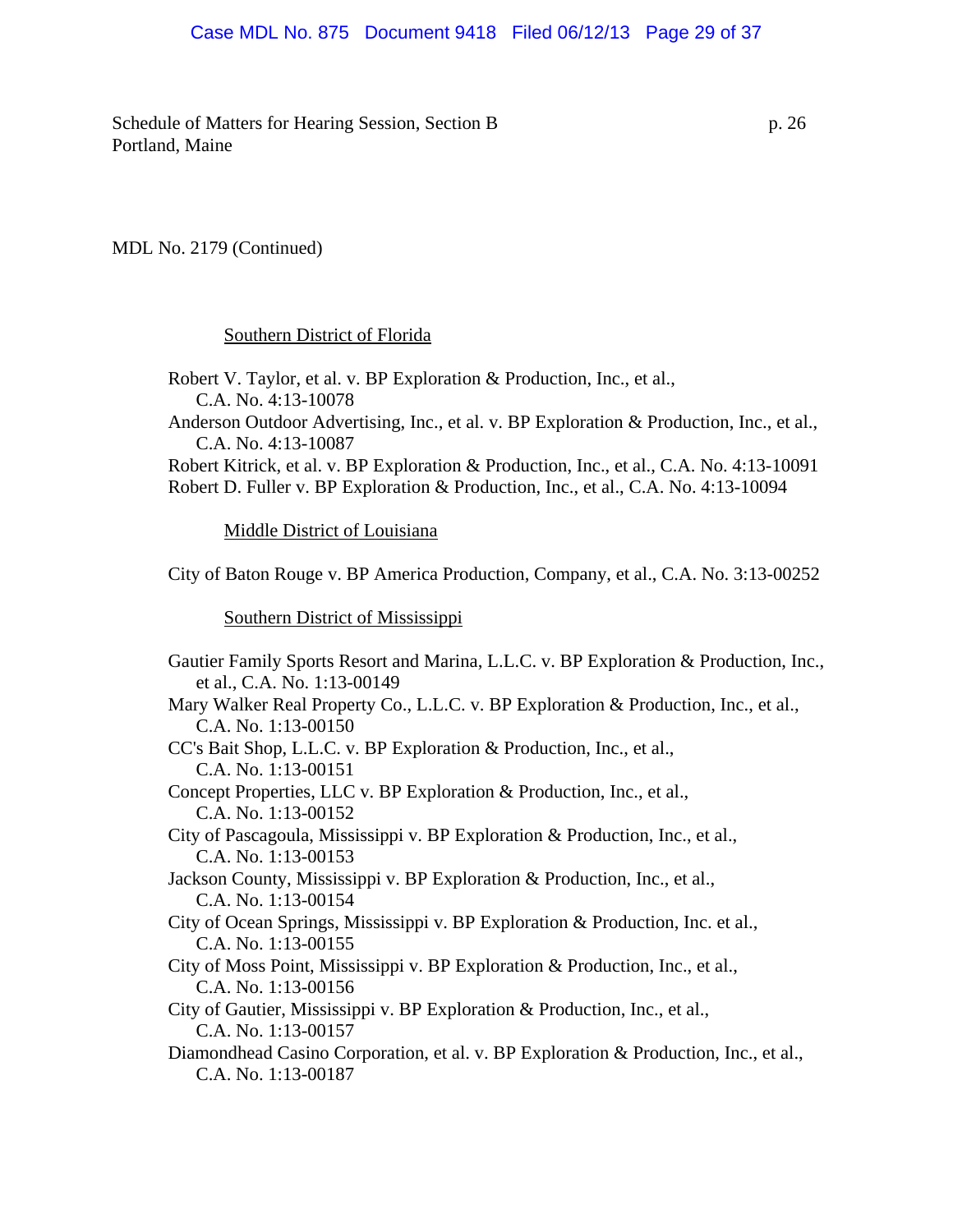#### Case MDL No. 875 Document 9418 Filed 06/12/13 Page 30 of 37

Schedule of Matters for Hearing Session, Section B p. 27 Portland, Maine

MDL No. 2179 (Continued)

#### Eastern District of Texas

Humble Lodging, LLC, et al. v. BP America Production, Company, et al., C.A. No. 1:13-00248 City of South Padre Island v. BP Exploration & Production, Inc., et al., C.A. No. 1:13-00249

## MDL No. 2197 - **IN RE: DEPUY ORTHOPAEDICS, INC., ASR HIP IMPLANT PRODUCTS LIABILITY LITIGATION**

Opposition of plaintiff James M. Benson to transfer of the following action to the United States District Court for the Northern District of Ohio:

District of Nevada

James M. Benson v. DePuy Orthopaedics, Inc., et al., C.A. No. 2:13-00713

# MDL No. 2244 - **IN RE: DEPUY ORTHOPAEDICS, INC., PINNACLE HIP IMPLANT PRODUCTS LIABILITY LITIGATION**

Oppositions of plaintiffs Carrie Veronica Jones, Emanuel Fanning, and Heide Hamelberg to transfer of their respective following actions to the United States District Court for the Northern District of Texas:

Central District of California

Carrie Veronica Jones v. DePuy Orthopadeics, Inc., et al., C.A. No. 2:13-03178 Emanuel Fanning v. DePuy Orthopaedics, Inc., et al., C.A. No. 2:13-03179 Heide Hamelberg v. DePuy Orthopadeics, Inc., et al., C.A. No. 2:13-03180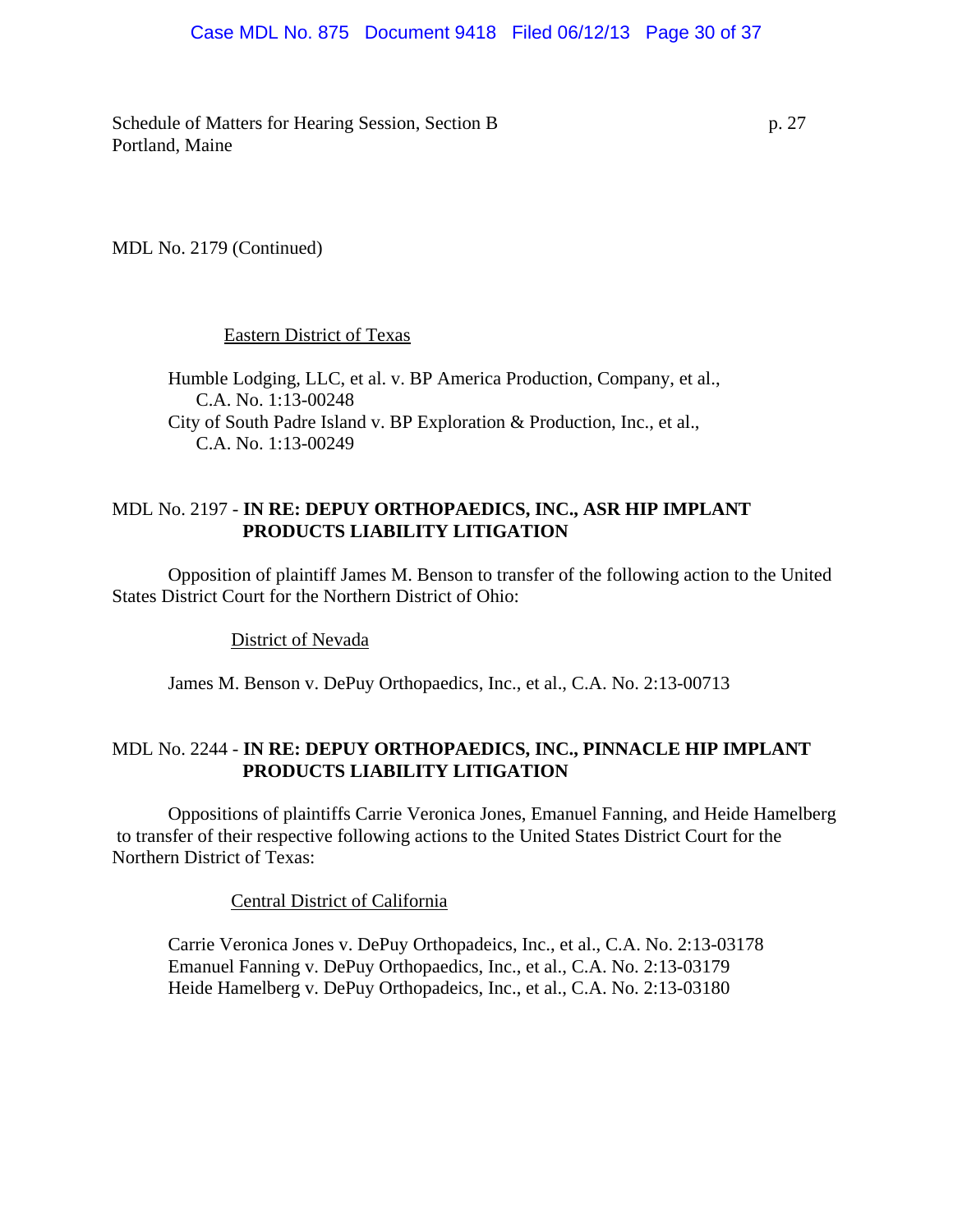Schedule of Matters for Hearing Session, Section B p. 28 Portland, Maine

# MDL No. 2262 - **IN RE: LIBOR-BASED FINANCIAL INSTRUMENTS ANTITRUST LITIGATION**

Opposition of plaintiff CEMA Joint Venture to transfer of the following action to the United States District Court for the Southern District of New York:

Northern District of Ohio

CEMA Joint Venture v. RBS Citizens, N.A., et al., C.A. No. 5:13-00904

# MDL No. 2265 - **IN RE: COUNTRYWIDE FINANCIAL CORP. MORTGAGE-BACKED SECURITIES LITIGATION**

Opposition of plaintiffs The Prudential Life Insurance Company, Ltd., et al., to transfer of the following action to the United States District Court for the Central District of California:

District of New Jersey

The Prudential Life Insurance Company, Ltd., et al. v. Countrywide Financial Corp., et al., C.A. No. 2:13-01992

# MDL No. 2272 - **IN RE: ZIMMER NEXGEN KNEE IMPLANT PRODUCTS LIABILITY LITIGATION**

Opposition of defendants Zimmer, Inc.; Zimmer Holdings, Inc.; and Zimmer Surgical, Inc., to transfer of the following action to the United States District Court for the Northern District of Illinois:

Eastern District of Pennsylvania

Sandra Stevenson v. Zimmer, Inc., et al., C.A. No. 2:13-00317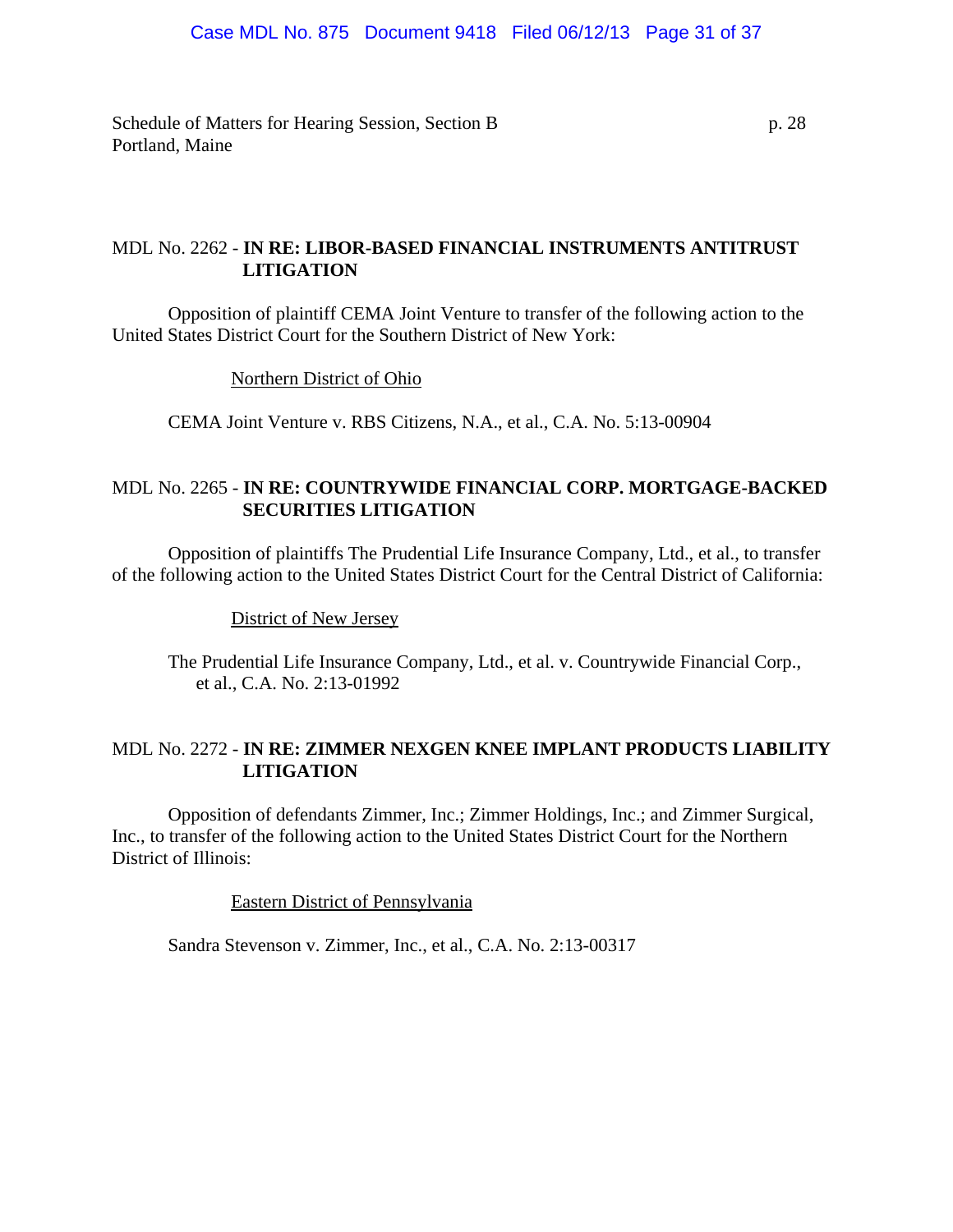Schedule of Matters for Hearing Session, Section B p. 29 Portland, Maine

# MDL No. 2327 - **IN RE: ETHICON, INC., PELVIC REPAIR SYSTEM PRODUCTS LIABILITY LITIGATION**

Oppositions of plaintiffs Coleen M. Perry, et al.; Kelly Strantz, et al.; and Mary Schillachi to transfer of their respective following actions to the United States District Court for the Southern District of West Virginia:

Eastern District of California

Coleen M. Perry, et al. v Hung T. Luu, M.D., et al., C.A. No. 1:13-00729

Eastern District of Missouri

Kelly Strantz, et al. v. Johnson & Johnson, et al., C.A. No. 4:13-00802

Western District of Missouri

Mary Schillachi v. Christopher Roberts, M.D., et al., C.A. No. 3:13-05063

# MDL No. 2333 - **IN RE: MI WINDOWS AND DOORS, INC., PRODUCTS LIABILITY LITIGATION**

Opposition of defendant MI Windows and Doors, Inc., to transfer of the following action to the United States District Court for the District of South Carolina:

District of Minnesota

Jamie Reed, et al. v. MI Windows and Doors Inc., C.A. No. 0:13-00781

# MDL No. 2371 - **IN RE: UNIFIED MESSAGING SOLUTIONS LLC PATENT LITIGATION**

Opposition of defendant BOKF, NA to transfer of the following action to the United States District Court for the Northern District of Illinois:

Northern District of Texas

Unified Messaging Solutions LLC v. BOKF, NA, C.A. No. 3:13-00181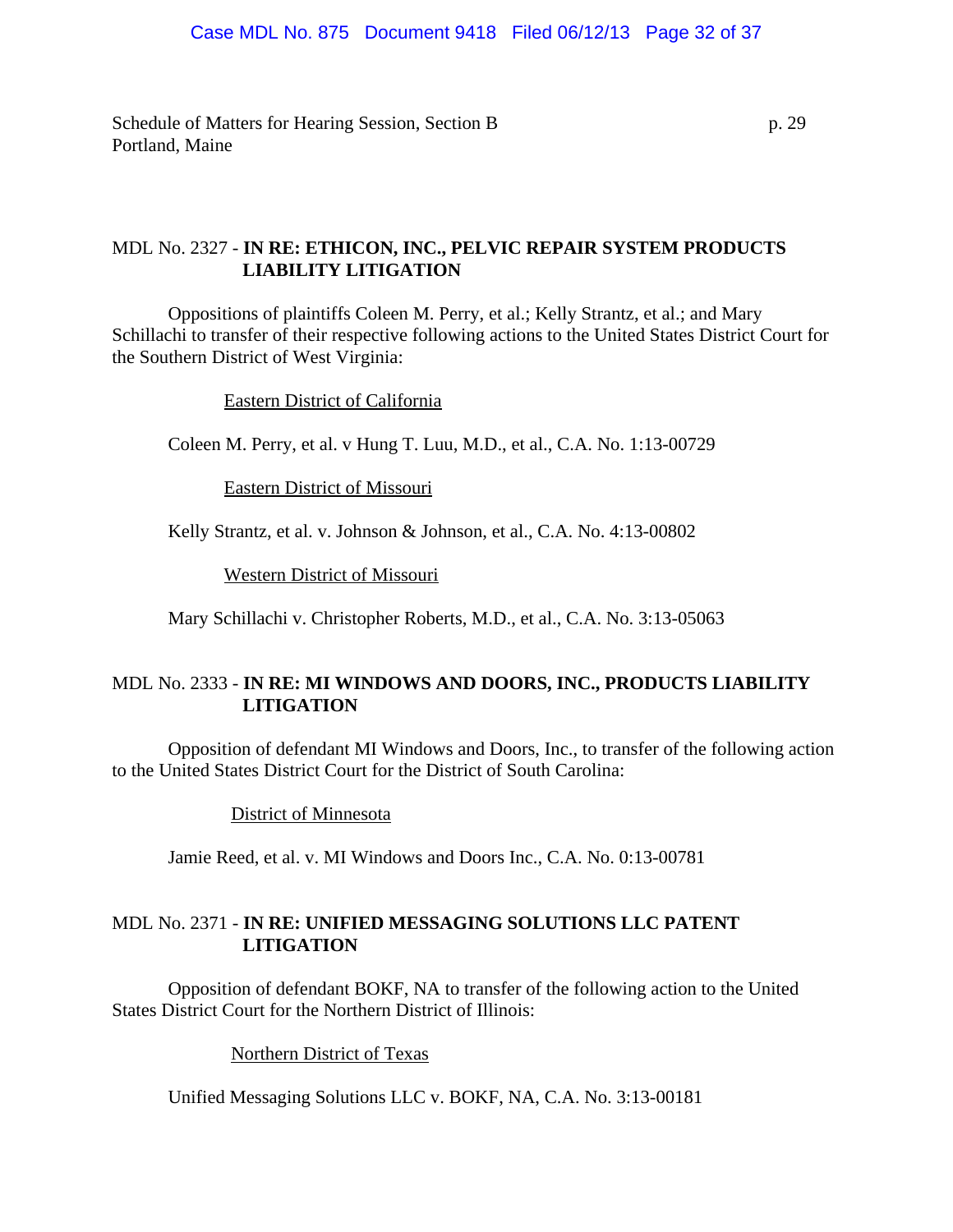Schedule of Matters for Hearing Session, Section B p. 30 Portland, Maine

# MDL No. 2387 - **IN RE: COLOPLAST CORP. PELVIC SUPPORT SYSTEMS PRODUCTS LIABILITY LITIGATION**

Opposition of defendants RTI Biologics, Inc., and RTI Donor Services, Inc., to transfer of the following action to the United States District Court for the Southern District of West Virginia:

District of Minnesota

Lynette Klauck, et al. v. Analytic Biosurgical Solutions, et al., C.A. No. 0:13-00943

# MDL No. 2413 - **IN RE: FRITO-LAY NORTH AMERICA, INC., "ALL NATURAL" LITIGATION**

Oppositions of plaintiffs Stayce Deaton and Allan Mooney to transfer of their respective following actions to the United States District Court for the Eastern District of New York:

#### Western District of Arkansas

Stayce Deaton v. Frito-Lay North America, Inc., et al., C.A. No. 1:12-01029

#### District of Minnesota

Allan Mooney v. Frito-Lay, Inc., et al., C.A. No. 0:13-00648

# MDL No. 2418 - **IN RE: PLAVIX MARKETING, SALES PRACTICES AND PRODUCTS LIABILITY LITIGATION (NO. II)**

Oppositions of plaintiffs Randall K. Ritchey; George W. Davis et al.; Dale Guinn, et al.; Jose Marrero; Robert L. Green; Kenneth R. Howell, et al.; Franklin Addison, et al.; Dorothy G. Gibson; and Sheila Austin to transfer of their respective following actions to the United States District Court for the District of New Jersey:

Northern District of California

Randall K. Ritchey v. Bristol-Myers Squibb Company, et al., C.A. No. 3:13-01461 George W. Davis et al. v. Bristol-Myers Squibb Company, et al., C.A. No. 3:13-01462 Dale Guinn, et al. v. Bristol-Myers Squibb Company, et al., C.A. No. 3:13-01487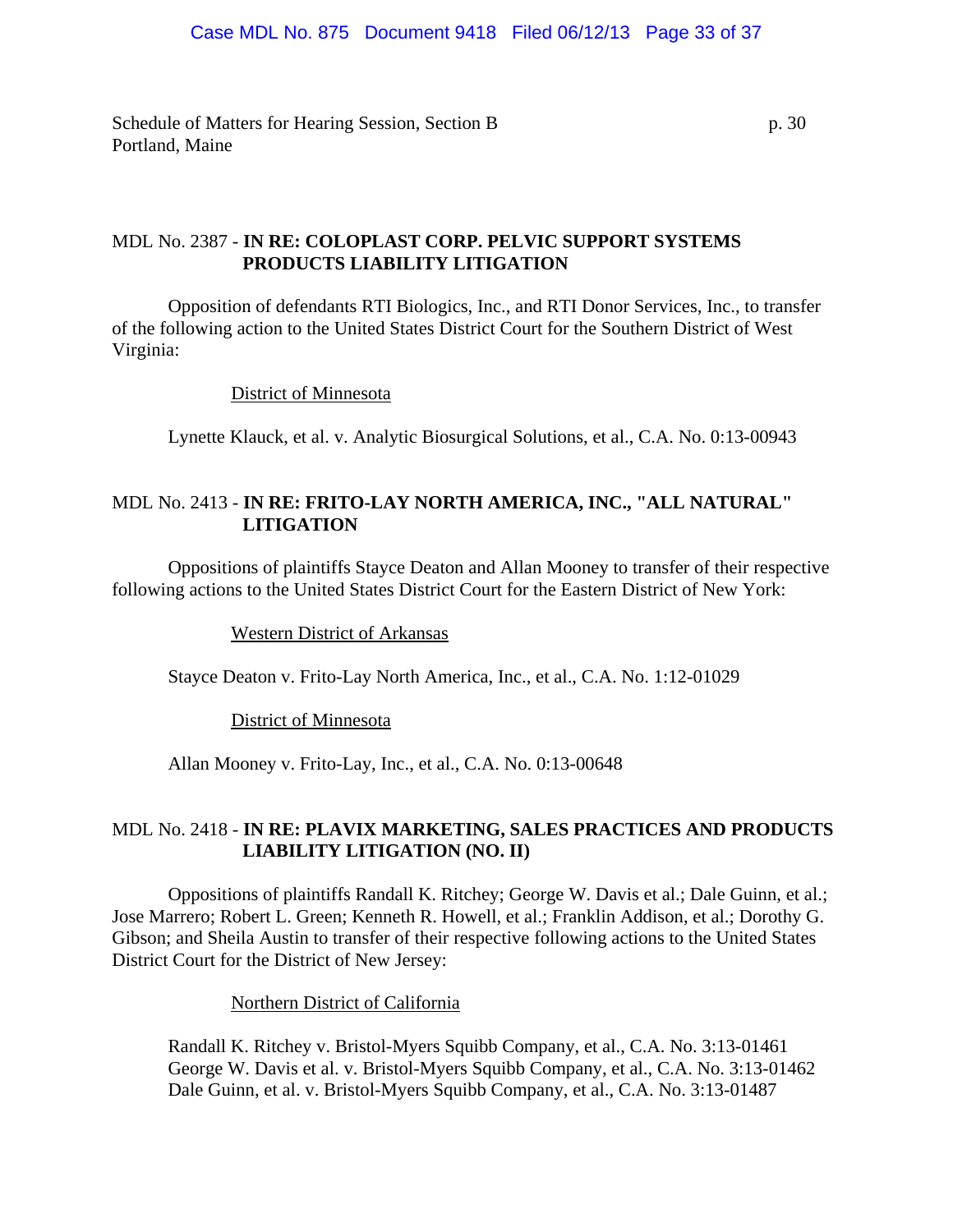## Case MDL No. 875 Document 9418 Filed 06/12/13 Page 34 of 37

Schedule of Matters for Hearing Session, Section B p. 31 Portland, Maine

MDL No. 2418 (Continued)

## Northern District of California (Continued)

Jose Marrero v. Bristol-Myers Squibb Company, et al., C.A. No. 3:13-01488 Robert L. Green v. Bristol-Myers Squibb Company, et al., C.A. No. 3:13-01489 Kenneth R. Howell, et al. v. Bristol-Myers Squibb Company, et al., C.A. No. 3:13-01516 Franklin Addison, et al. v. Bristol-Myers Squibb Company, C.A. No. 3:13-02166 Dorothy G. Gibson v. Bristol-Myers Squibb Company, et al., C.A. No. 4:13-01416

Eastern District of Louisiana

Sheila Austin v. Sanofi-Aventis U.S. LLC, et al., C.A. No. 2:13-00566

# MDL No. 2428 - **IN RE: FRESENIUS GRANUFLO/NATURALYTE DIALYSATE PRODUCTS LIABILITY LITIGATION**

Oppositions of plaintiffs Aurora Nunez, et al., and Robert Lee Spears, et al., to transfer of their respective following actions to the United States District Court for the District of Massachusetts:

Central District of California

Aurora Nunez, et al. v. Fresenius USA, Inc., et al., C.A. No. 2:13-02729

Eastern District of Missouri

Robert Lee Spears, et al. v. Fresenius Medical Care North America, Inc., et al., C.A. No. 4:13-00855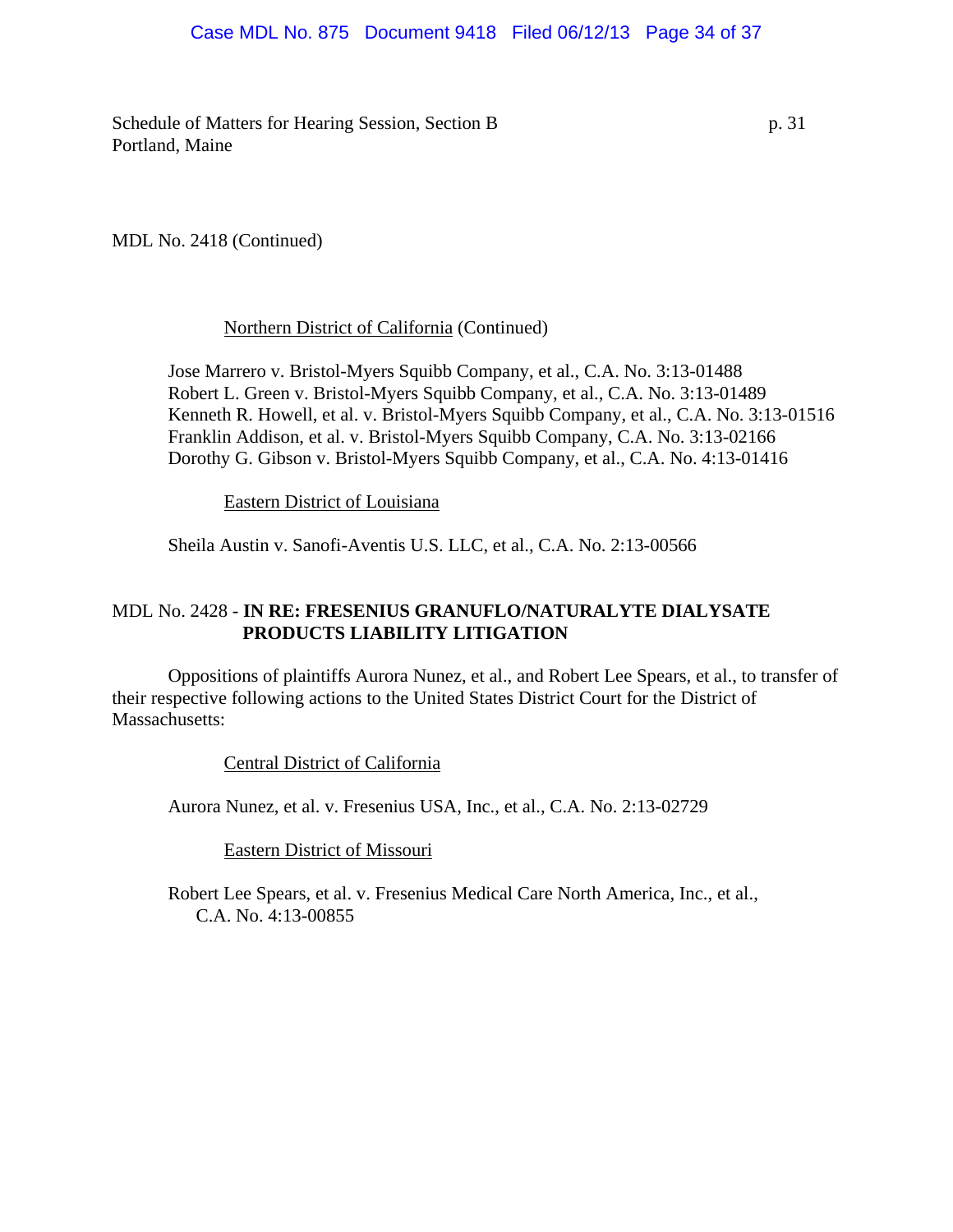Schedule of Matters for Hearing Session, Section B p. 32 Portland, Maine

# MDL No. 2434 - **IN RE: MIRENA IUD PRODUCTS LIABILITY LITIGATION**

Oppositions of defendant Bayer HealthCare Pharmaceuticals, Inc., to transfer of the following actions to the United States District Court for the Southern District of New York:

Northern District of California

Nicole Baker v. Bayer HealthCare Pharmaceuticals, Inc., C.A. No. 3:13-00490

Western District of Kentucky

Danika Vanden Bosch, et al. v. Bayer HealthCare Pharmaceuticals, Inc., C.A. No. 3:13-00431

Eastern District of Louisiana

Brianna Steele v. Bayer HealthCare, LLC, et al., C.A. No. 2:13-00528

Southern District of Mississippi

Britney G. Austin v. Bayer Pharmaceuticals Corporation, et al., C.A. No. 5:13-00028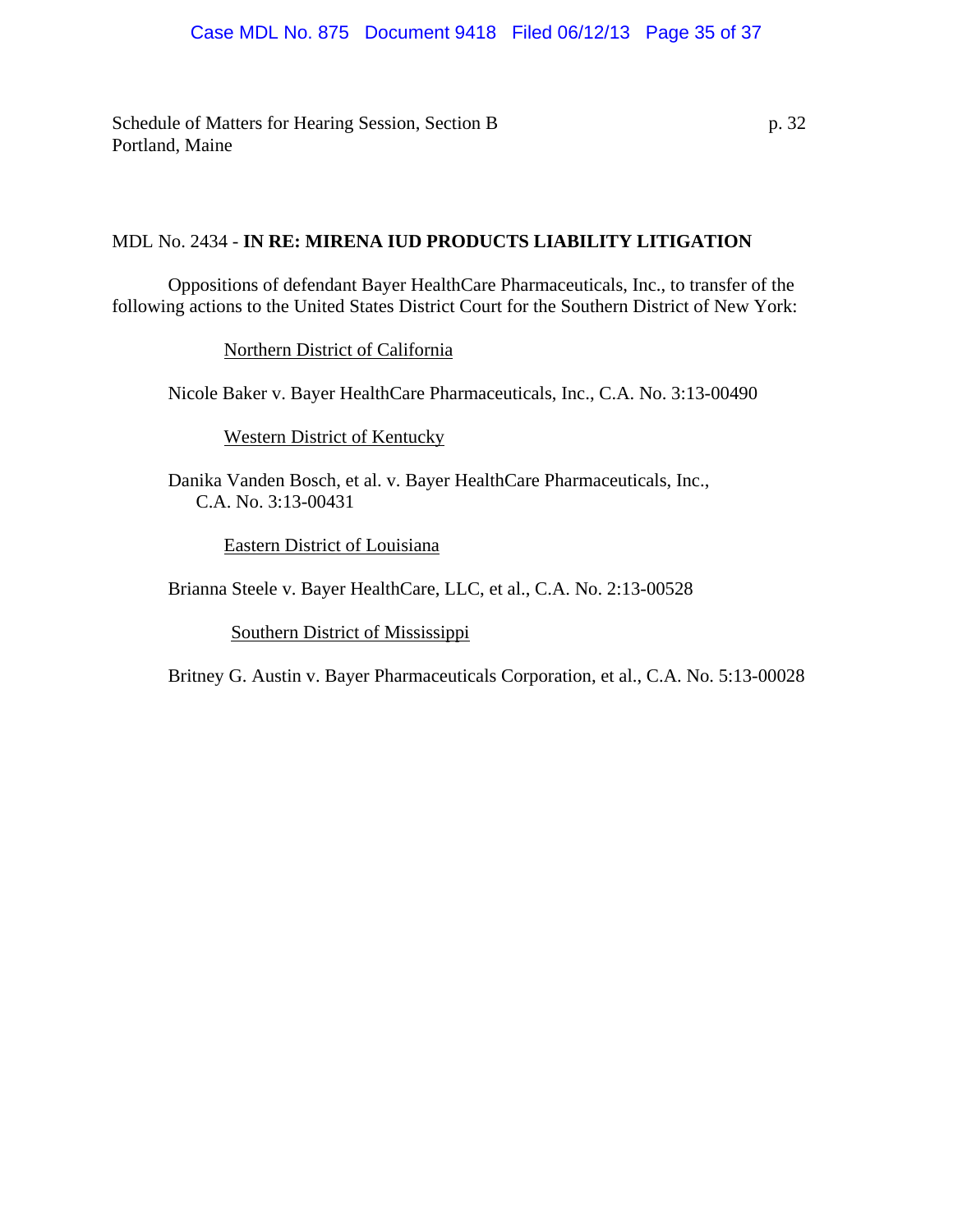# RULE 11.1: HEARING SESSIONS AND ORAL ARGUMENT

(a) Schedule. The Panel shall schedule sessions for oral argument and consideration of other matters as desirable or necessary. The Chair shall determine the time, place and agenda for each hearing session. The Clerk of the Panel shall give appropriate notice to counsel for all parties. The Panel may continue its consideration of any scheduled matters.

(b) Oral Argument Statement. Any party affected by a motion may file a separate statement setting forth reasons why oral argument should, or need not, be heard. Such statements shall be captioned "Reasons Why Oral Argument Should [Need Not] Be Heard" and shall be limited to 2 pages.

> (i) The parties affected by a motion to transfer may agree to waive oral argument. The Panel will take this into consideration in determining the need for oral argument.

 (c) Hearing Session. The Panel shall not consider transfer or remand of any action pending in a federal district court when any party timely opposes such transfer or remand without first holding a hearing session for the presentation of oral argument. The Panel may dispense with oral argument if it determines that:

- (i) the dispositive issue(s) have been authoritatively decided; or
- (ii) the facts and legal arguments are adequately presented and oral argument would not significantly aid the decisional process.

Unless otherwise ordered, the Panel shall consider all other matters, such as a motion for reconsideration, upon the basis of the pleadings.

(d) Notification of Oral Argument. The Panel shall promptly notify counsel of those matters in which oral argument is scheduled, as well as those matters that the Panel will consider on the pleadings. The Clerk of the Panel shall require counsel to file and serve notice of their intent to either make or waive oral argument. Failure to do so shall be deemed a waiver of oral argument. If counsel does not attend oral argument, the matter shall not be rescheduled and that party's position shall be treated as submitted for decision on the basis of the pleadings filed.

- (i) Absent Panel approval and for good cause shown, only those parties to actions who have filed a motion or written response to a motion or order shall be permitted to present oral argument.
- (ii) The Panel will not receive oral testimony except upon notice, motion and an order expressly providing for it.